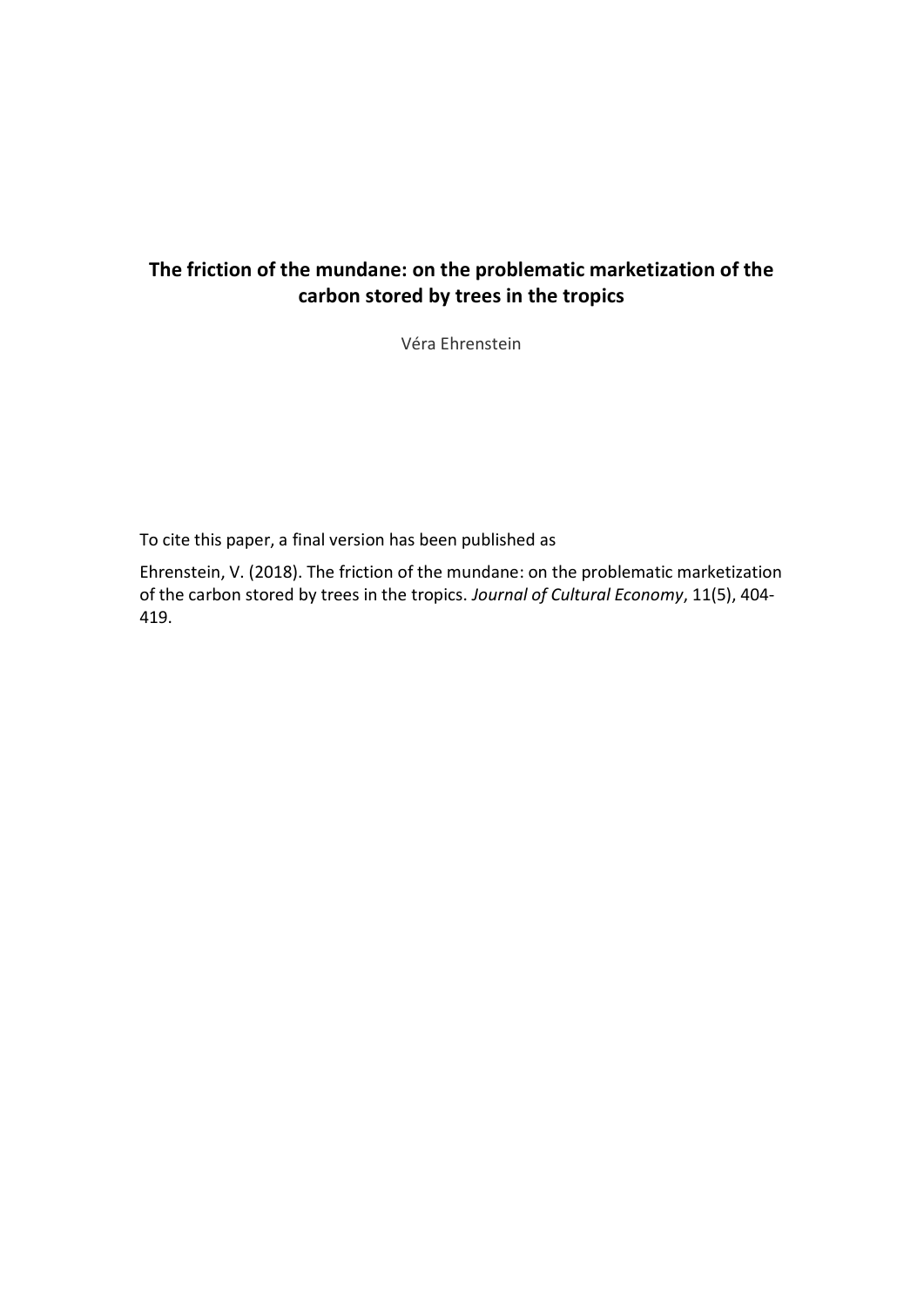Véra Ehrenstein

#### *Abstract*

Carbon dioxide released from the burning of fossil fuels is a major concern of our times. There is now a political agreement that these emissions must decrease. So far one way forward has been to design and maintain carbon markets. As part of this process, trees in the tropics have been enrolled in peculiar transactions: actions such as reforesting a land of degraded savannah or preserving a piece of forest can produce tradable emission credits to offset against CO2 emissions in distant locations. Based on a multi-sited investigation of carbon offsetting, including fieldwork in the Congo, the paper presents a journey across different marketization sites where the enrolment of forest carbon into market exchanges can be seen to be at stake. Several operations are foregrounded, from United Nations negotiations and the measurement of carbon stocks, to business venture and legal work. The paper proposes a focus on the mundane that attends to details and frictions. This provides a deflationary story of the marketization of forest carbon, a story of contingencies and unexpected ramifications.

## *Introduction*

Carbon dioxide released from the burning of fossil fuels is a major concern of our times. Under the impetus of United Nations negotiations on climate change, there is a now a widely shared political agreement that these emissions ought to decrease. So far, one way forward has been to establish targets limiting the amount of CO2 collectively emitted and create tradable emission rights. The latter's scarcity is expected to make the release of carbon into the atmosphere costly, at the same time as making the reduction of emissions a profitable action. As part of this process, trees in the tropics have been enrolled in peculiar transactions: quantities of emissions supposedly reduced by interventions such as afforesting a piece of land can be exchanged against money to compensate for CO2 emitted elsewhere. The mundane market matters of this new type of exchange, commonly referred to as carbon offsetting, will be the focus of this paper.

It has now become frequent to think of global warming in terms of the Anthropocene, a word used by geologists to debate whether our planet has entered a new age because of mankind's activity (for a review see Lorimer 2017). Within the social sciences, the notion of the Anthropocene triggers discussions pointing out that carbon emissions originate from productive activities and globalized market exchanges in a highly unequal world. From such a perspective, the development of offsetting is the continuance of what Moore (2015) would call the cheapening of nature. Cost-effectiveness (achieving a climate target at the lowest cost possible) is the main justification for trading CO2 units (Lane 2012), in particular, those derived from forestry projects. As we will see in this paper, the latter have consistently tended to be considered the cheapest means to reduce emissions, not the least by Stern (2007) in his high-profile report 'The economics of climate change'. The reliance on trees planted in the tropics to absorb CO2 while polluting processes are left untouched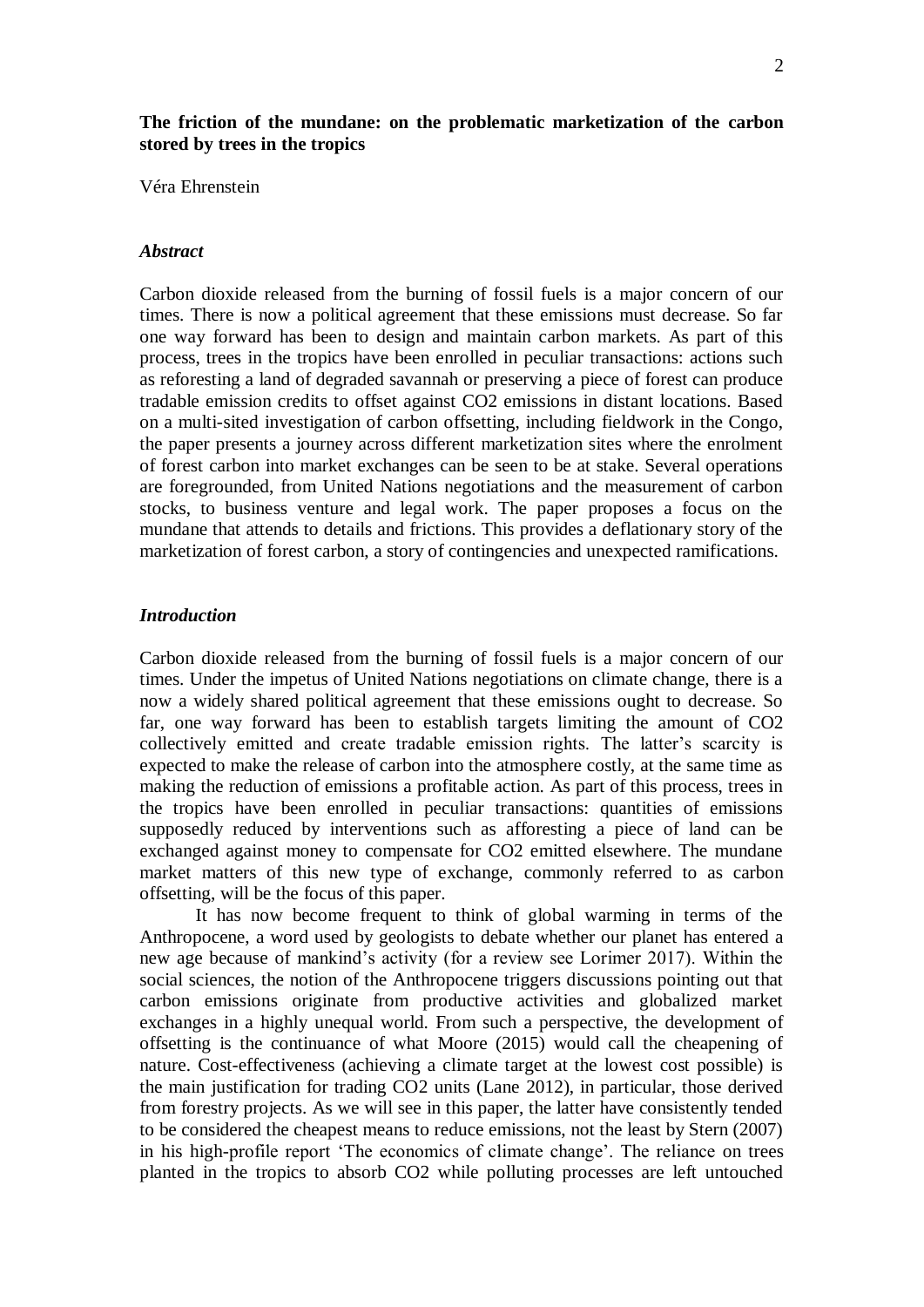sounds almost ironic when one has in mind the proposal made by Haraway et al. (2016). They suggest that the plantation system (from cotton fields to timber plantations) epitomizes the kind of long-distance exploitation that has long been at work in Europe's colonizing enterprises, the slave economy of the United States and contemporary capitalistic exchanges of natural resources. Carbon offsetting via plantations and other forestry activities seems then to perpetuate this controversial history that has caused, among many other problems, global warming.

Concrete attempts to swap the carbon sequestered through photosynthesis in the trunks and roots of trees for the carbon emitted by coal-based power generation, for example, have not been left unquestioned. For the environmental activist organization Greenpeace (2013), 'fossil carbon' and 'forest carbon' are simply incommensurable. While the latter will eventually circulate into the atmosphere and oceans because trees die, the former has formed deeply underground over millions of years; releasing this fossil carbon increases the total amount of CO2 exchanged aboveground, and only a very limited fraction of this additional quantity can be slowly absorbed by the terrestrial biosphere. CO2 offsetting through forestry activities is therefore not a suitable response to the warming of the Earth. Case studies further this critique by documenting specific instances of contentious initiatives in places like China, Mexico, or Uganda (e.g. Corbera and Brown 2010, Osborne 2015, Nel 2017). Turning forest carbon into tradable emission offsets, it is said, unsettles common property rights and encourages privatization and land eviction. It also tends to equate trees to biomass and privilege simplistic land use models whose capacity to sequester CO2 might be lower than more complex and biodiverse human-shaped ecosystems. Moreover, offsetting projects unequally distribute revenues, either by benefiting consultants (who are required to calculate and verify carbon stocks) or by leaving behind unfulfilled promises. In a nutshell, selling and buying forest carbon is a highly contested activity.

The empirical and theoretical accounts discussed above consider that offsetting is problematic because of what it does to inhabited forested landscapes as well as because of what it does not do, like 'initiating a new historical pathway that leads away from the dependence on fossil fuels' (Lohmann 2010, p. 80). Taking note of these critiques, I propose here to ask: when, where, and how exactly is the capacity of trees in the tropics to store carbon enrolled in market transactions in the form of CO2 offsets? Guided by this question and some of the work done within Science and Technology Studies (STS) on markets, the story told in the following pages ought to deflate the reach of market exchanges involving forest carbon. These exchanges, I suggest, have remained quite marginal, partly due to the disputes they tend to provoke, but also because of more discreet resistances such as the unruliness of living things and taken-for-granted practicalities failing to materialize. Carbon offsetting is a minimal and limited intervention unable to confront the problem of global warming caused by industrial processes and land use changes. Yet I would like to suggest that this unthreatening appearance may, in fact, have allowed it to contribute to establishing carbon emission as a problem. As imperfect, useless, or damaging as one may say they are, carbon markets emerged at a time when releasing greenhouse gases into the atmosphere was not a political issue, while it may be partly due to these markets' (problematic) existence that carbon emissions have now become a durable concern.

The approach proposed here to explore carbon offsetting (in particular when it involves tropical forests) can be described as a focus on the mundane. The paper will examine how these market relations become of the world in specific places and under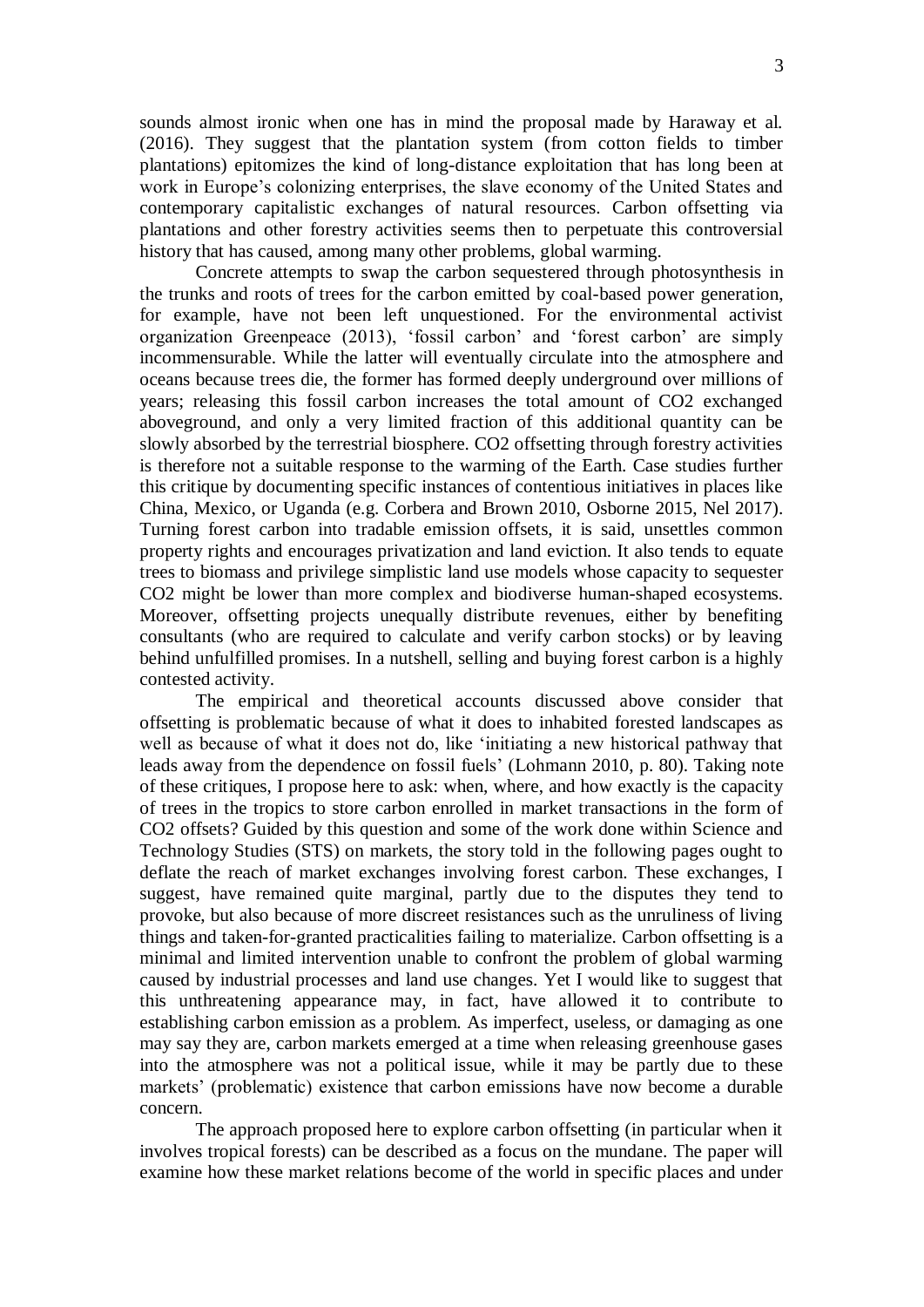specific circumstances. It will pay attention to the logistics of offsetting, that is, the detailed organization and implementation of diverse operations (political negotiations, metrological requirements, business practices, and legal infra- structures) through which it happens. This focus on the mundane allows us to nuance the effect of, for example, a United Nations text creating a market mechanism. This kind of announcement participates in making market exchanges of CO2 units a reality, but only as an idea, at best a plan, whose concrete realization must be investigated. The logistical sensibility employed here thus aims to look at how, where, when, and in what form the market relations of carbon offsetting take shape. This provides, I suggest, a deflationary story that foregrounds contingency and traces unexpected ramifications.

In the next section, I will discuss a selection of STS work on markets and present the empirical research I have conducted. This will allow me to introduce the notion of marketization site and further develop what I mean by a focus on the mundane. The paper will then move on to the empirical description, organized into four sections, each dedicated to a different marketization site, followed by a conclusion where I will say a last few words about the friction of the mundane.

## *A focus on the mundane and its frictions*

The theoretical starting point for this enquiry into carbon offsetting is Callon's work on markets, especially when, together with Çalışkan, he suggests considering 'markets as arrangements configured during a marketization process' (Çalışkan and Callon 2010, p. 2). Marketization is minimally characterized by the exchange of goods and the transfer of ownership against monetary compensations. It involves heterogeneous elements (rules, technical objects, calculative tools, texts, knowledge, various skills, etc.) and asymmetrical capacities to act, leading sometimes to disputes (see also Callon 2007). To approach markets as marketization processes, Çalışkan and Callon (2010) provide a series of analytical tools that refer to interrelated operations, from 'pacifying goods' and 'marketizing agencies' to 'price-setting' (p. 5). Of particular interest for us is the operation they call 'market design and maintenance' (Çalışkan and Callon 2010, p. 19). Talking about market design reveals that carbon offsetting has been invented as an international climate policy and that the question of how the exchange of CO2 units can work for this purpose is key. Talking about maintenance (or in other words logistics) allows us then to wonder how these transactions are effectively accomplished. In offsetting, the design and maintenance of market relations are meant to solve a problem: the process of marketization responds to a certain way of defining what is problematic with global warming and, as suggested in the introduction, this conception of the problem has been extensively questioned (cf. Callon 2009).

To organize my analysis of the enrolment of trees in offsetting exchanges, I propose to delimit several marketization sites in which the problematization activity described above can be witnessed. The paper will take us to specific places and times where and when the marketization of forest carbon has been at stake, namely United Nations negotiation sessions, a plantation in the Congolese savannah, and the ministry of environment in Kinshasa, Democratic Republic of the Congo. These marketization sites are narrative artefacts that help me render a multi-located fieldwork investigation whose geographical and thematic displacements were driven by the multivalence of the issue under scrutiny. From 2010 to 2013, I constituted a substantial documentation on carbon markets (UN texts, various reports, press releases, academic articles, etc.)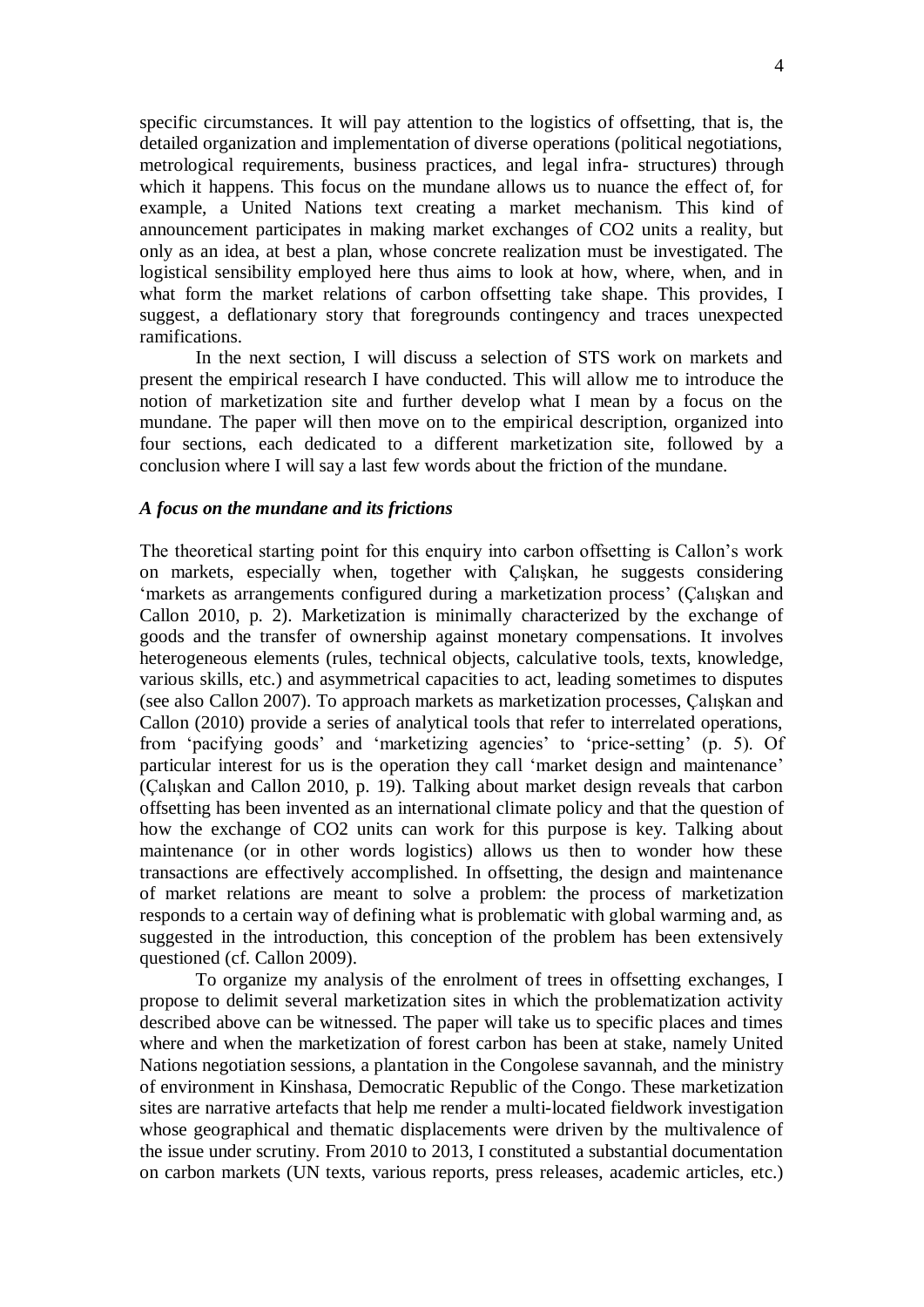and carried out interviews (around 60) with a large range of stakeholders. I also conducted observations in the Democratic Republic of the Congo (in Kinshasa, within the ministry of environment for six weeks, and during a field trip to the savannah), and at United Nations climate negotiations in Durban, South Africa. Organizing the empirical narration of this paper into marketization sites allows me to put forward multiple operations (political negotiations, metrological requirements, business practices, and legal infrastructures) that are mobilized for offsetting to happen and whose details matter to the (problematic) accomplishment of marketization.

Paying attention to details through a kind of logistical sensibility is precisely how MacKenzie (2009a, 2009b) documents the emergence of markets trading CO2 units, such as the Clean Development Mechanism (CDM) of the Kyoto Protocol. The Kyoto Protocol is an international treaty, through which wealthy nations committed to comply with emission targets. The text created two kinds of carbon market that would help them to do so. The first type is a cap-and-trade system, whereby the total emission cap is translated into emission allowances that can be sold by governments expecting to emit less than their target to those expecting to exceed it (on the European adaptation of this system, see MacKenzie 2009a). The second type of market, to which the CDM belongs, is project-based offsetting. Emission credits are generated by projects whose implementation leads to a reduction in emission levels compared to business-as-usual. The Kyoto Protocol allows wealthy countries to meet their cap by importing emission credits obtained from such activities located in developing countries (including, under specific conditions, planting trees). With regard to the CDM, MacKenzie (2009b) wonders how equivalence, a priori justified by the global nature of CO2, is practically established between a power generator in Scotland buying emission credits and a modernized chemical plant in China selling these credits. He shows that a series of devices and calculations are involved in translating both activities into the same unit, tonnes of CO2, either emitted by fuel combustion or reduced by the treatment of exhaust gas. In particular, MacKenzie examines a scientific equation used to convert trifluoromethane, a greenhouse gas released during the production of refrigerants, into CO2 equivalents based on the comparative climatic impacts of the two gases. By computing that one tonne of trifluoromethane equates to 11,7000 tonnes of CO2, the formula has made the sale of emission credits from the treatment of trifluoromethane exhaust (and subsequent emission reductions) in the Chinese and Indian refrigerant industry a very lucrative business (see Bryant et al. 2015). The calculative technicality, which produces takenfor-granted numerical values, happens to be an important market matter, a detail that creates profit-making opportunities and triggers investment decisions.

MacKenzie's (2009b) engagement with carbon offsetting is mainly restricted to measurement devices that are derived from the climate sciences and form the basis for quantifying emissions and give an existence to the new object of exchange. We too will encounter such black-boxed metro- logical resources. But instead of focusing on one formula, which then appears as the cornerstone of the whole market, carbon offsetting will be approached in this paper by attending to a plurality of details, such as disputed words in a United Nations decision, cash flow estimates, trees growing slower than expected, and moral judgments about corruption. A parallel can be drawn with Barry's (2013) work on the construction of a pipeline in Georgia. His account of this infrastructural project involves, among other things, compensation rules, artactivist campaigning, experiments assessing the impact of construction traffic, and debates over the properties of the coating material. To describe his approach, Barry talks about 'the study of material politics', understood as 'a commitment to a certain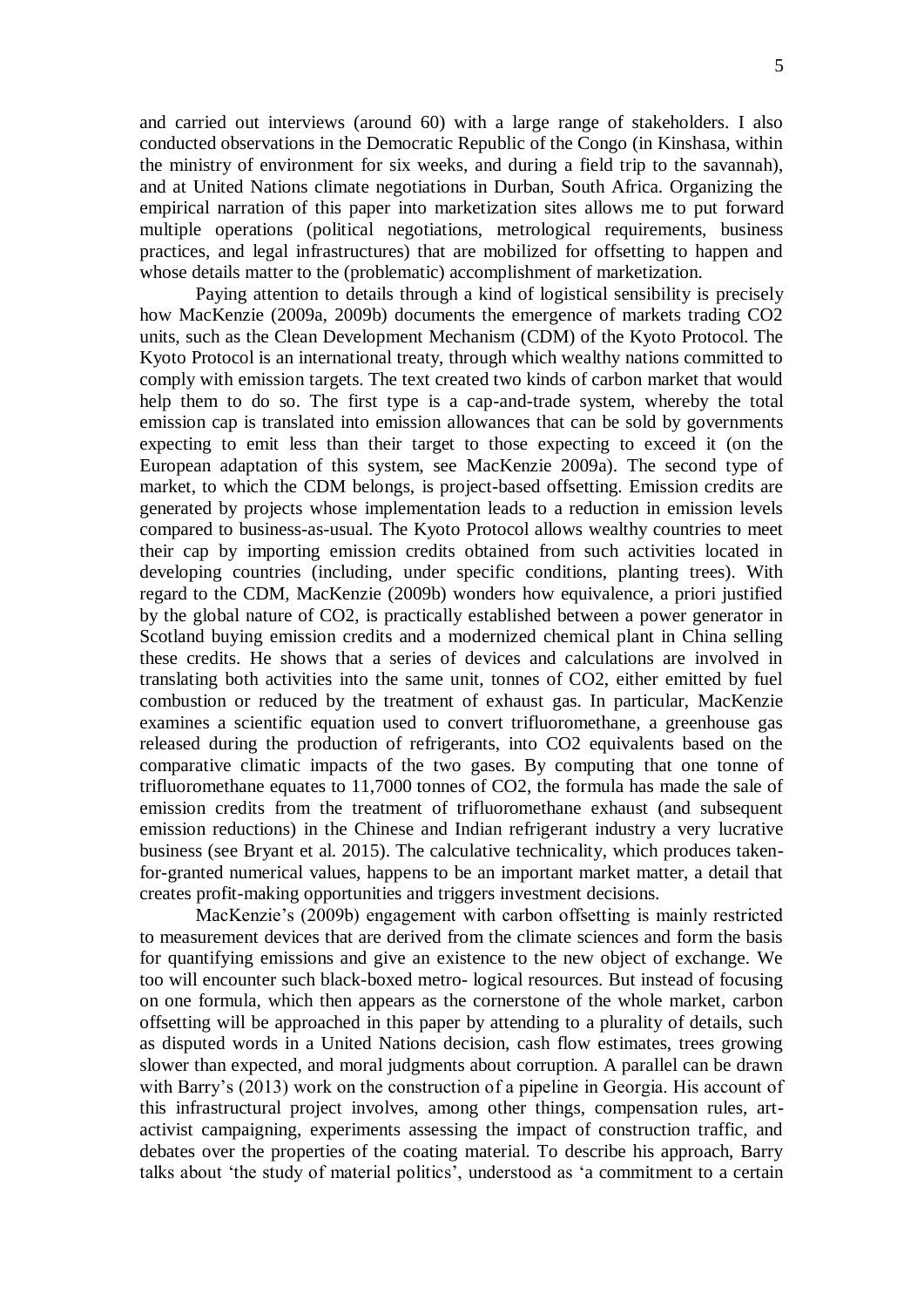form of empiricism, one that requires us to attend at once to the specificity of materials, to the contingencies of physical geography, the tendencies of history and the force of political action' (Barry 2013, p. 183). Talking of the mundane to examine the enrolment of forest carbon in offsetting, as proposed here, amounts to a similar move.

This focus on the mundane will point to details that help shape and maintain the possibility of exchanging carbon offsets but tend to be overlooked, because at first sight they look negligible. More- over, given its other meaning – the mundane as that which is of this earthly world – the term sounds particularly relevant to interventions set up in response to the warming of the Earth and which should, therefore, seek to transform how human societies engage with other earthly things. In particular, the paper will examine an offsetting project taking the form of a plantation of acacias, a group of species to which, funnily enough, Haraway (2016) dedicates one of her stories meant to make us think of how to better live and die on a damaged planet (or in the Anthropocene). Haraway's story explains in great detail how acacia trees and ants help each other reproduce, showing 'species in all their complexities and ongoingness [that] do great harm and sustain whole worlds, sometimes in association with human people, sometimes not' (p. 125). The story told by this paper will mostly be about people and artefacts, and we will see acacia trees being planted in neat rows to serve the purpose of absorbing CO2 released by human productive activities. The enrolment of trees in offset- ting seems to sustain a mode of engagement with earthly things that treats the latter as resources. This form of exploitation is quite ordinary in many places of our contemporary world (cf. the plantation system, Haraway et al. 2016). A focus on the mundane means, then, attending to such habits and developing a logistical sensibility to get closer to the details of their enactment.

The process of marketization described here is not a success story, but a series of frictions. The term friction has been coined by Tsing (2005), for whom it is the modality of globalization; it is through misunderstandings and local adaptations that connections 'across distance and difference' are established. In this paper, the term friction will also highlight the vulnerability of a series of action meant to address global warming, constrained by a certain reluctance to change (the habit to burn fossil fuels) and various sorts of disruptions, including the unruliness of acacias trees. This focus on the mundane and its frictions, as well as the possibility to take stock of more than 20 years of carbon offsetting, will nuance the enthusiasm of Callon (2009) when he refers to the marketization of CO2 as 'ongoing collective experiment'. A trial and error dynamic can be identified in the evolution of United Nations negotiations about whether or not to rely on trees in the tropics to store carbon. But the process seems to lack the reflexivity required to acknowledge that offsetting might just not be how to seriously act on carbon emissions. In what follows, the marketization of forest carbon will be told as a story of contingencies and unexpected ramifications. This story aims to give a glimpse of the resistance of our world towards the changes that the warming of the Earth, the warnings of climatologists, and the Anthropocene debate are calling for. This resistance is what I call the friction of the mundane.

# *Marketization site 1: disputes at UN negotiations*

In the late 1980s, the consolidation of scientific facts about the warming of the Earth triggered a process of collective decision-making under the aegis of the United Nations (UN) (see Edwards 2010). Early on, devising market arrangements emerged as a way forward to reduce emissions. CO2 units would be quantified, desired, and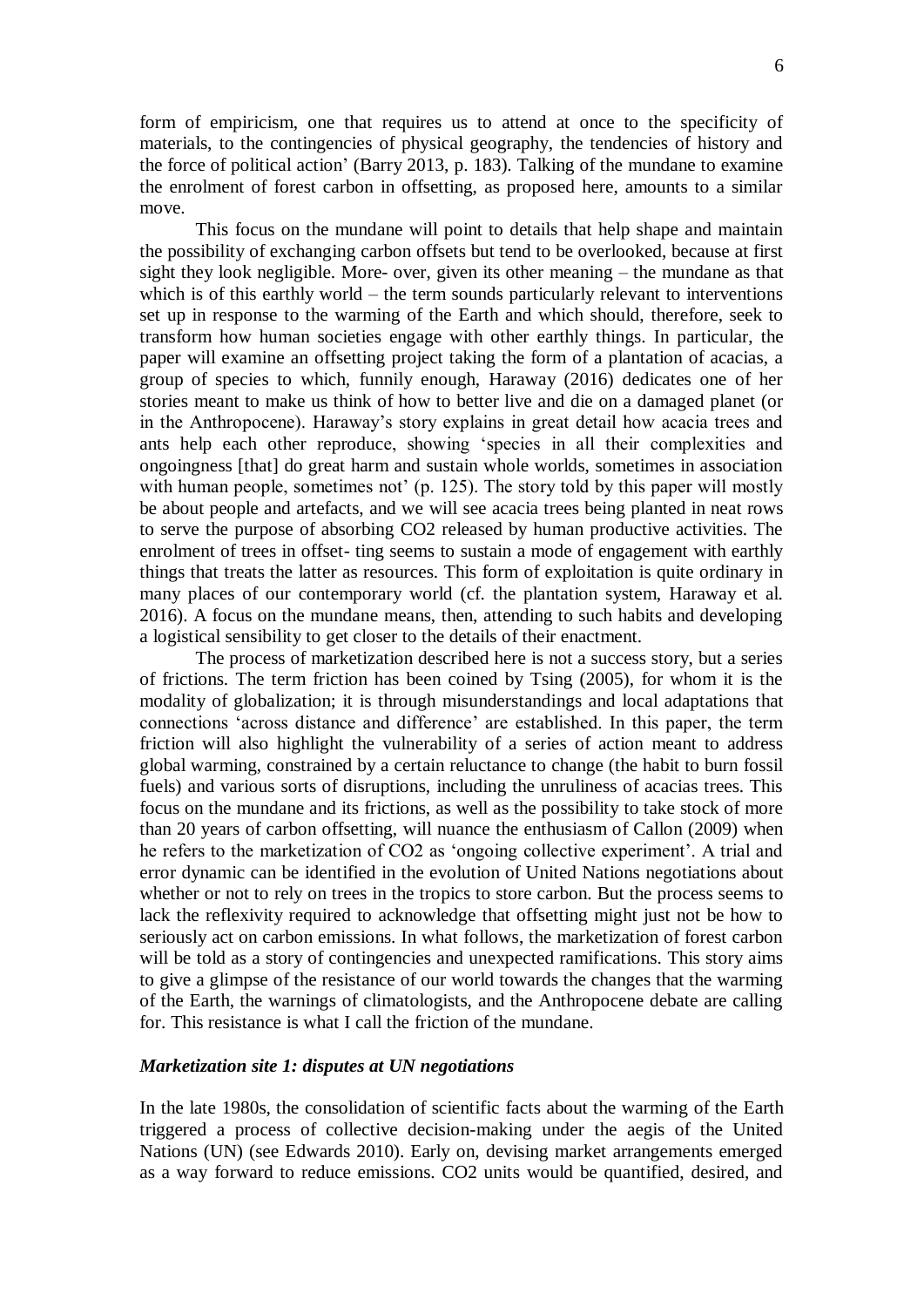exchanged because of a political will formulated through the diplomatic construct of sovereign nations, ranked according to their income and brought together as an assembly of delegates. Here I suggest that UN negotiations provide a good opening for a story that seeks to situate how, and through which geopolitical circumstances, carbon markets started being of this world, emerging from a recent past, when emitting CO2 without restriction was unproblematic.

In the early 1990s, as the foundational text of climate diplomacy (the United Nations Framework Convention on Climate Change) was being negotiated, it was clear that the responsibility for addressing global warming would fall on wealthy, post-industrial economies. Yet implementing interventions in developing countries to offset against CO2 emitted by developed countries became a topic of discussion (Bodansky 1993, Grubb et al. 1993). Some delegations, from the United States and Nor- way notably, fervently advocated for this new kind of transaction. The motive was grounded in a cost minimizing logic building on international asymmetries. The cost of reducing one tonne of CO2 through plantations in Costa Rica, for example, was assumed to be lower than transforming the Norwegian oil extraction industry. The rationale was that, from the vantage point of the global climate, no matter where on the Earth CO2 is emitted or absorbed, it should be possible for highly emitting activities to partially relocate their effort by financing distant reductions. Moreover, scientific statements for policy makers, including by the Intergovernmental Panel on Climate Change, expected biological carbon sinks to provide low-cost credits (Brown et al. 1996). Trees in the tropics could be treated as 'cheap nature' in this new way (cf. Moore 2015). But many delegations from countries supposed to host this new productive activity rejected the idea. Offsetting, they argued, would prioritize CO2 reductions instead of local needs, take advantage of the cheapest domains of climate action, and allow rich nations to escape their obligations and not tackle the problem they have caused. Negotiators from both sides eventually settled on a pilot phase to test the controversial principle already implemented in a few voluntary initiatives (Moura-Costa and Stuart 1998). Most offsetting initiatives launched during the 1990s were forestry projects in Latin America, which involved North American conservation organizations and energy companies but often lacked the metrological and calculative tools to enact market exchanges.

In the early days of UN negotiations, the marketization of forest carbon existed in an aspirational form. Although the idea was contentious, the possibility of producing and exchanging CO2 credits acquired a more solid existence in a negotiation twist during the writing of the Kyoto Protocol (Grubb et al. 1999, Werksman 1998). Discussions on the treaty's text had begun several months in advance of the decision-making session scheduled for the end of 1997, with delegations circulating public proposals and participating in ad hoc encounters. One proposal, from the Brazilian government, contained a provision for levying fines on developed countries not complying with their emission targets (see the introduction); the fines would be pooled into a Clean Development Fund to finance climate-friendly actions in developing countries, up to an amount indexed on the emission reductions they would achieve. While the latter's negotiators supported the suggestion, delegations of the former rejected it, as it could be expected. The matter seemed helpless; the positions were too polarized. Yet to a few delegates it gradually appeared that the emission reductions achieved by projects benefitting from the fund's support could match the quantity of CO2 liberated beyond the tar- gets. This new understanding made the Brazilian idea resemble the offsetting option actively supported by United States negotiators. As the negotiation deadline came closer, the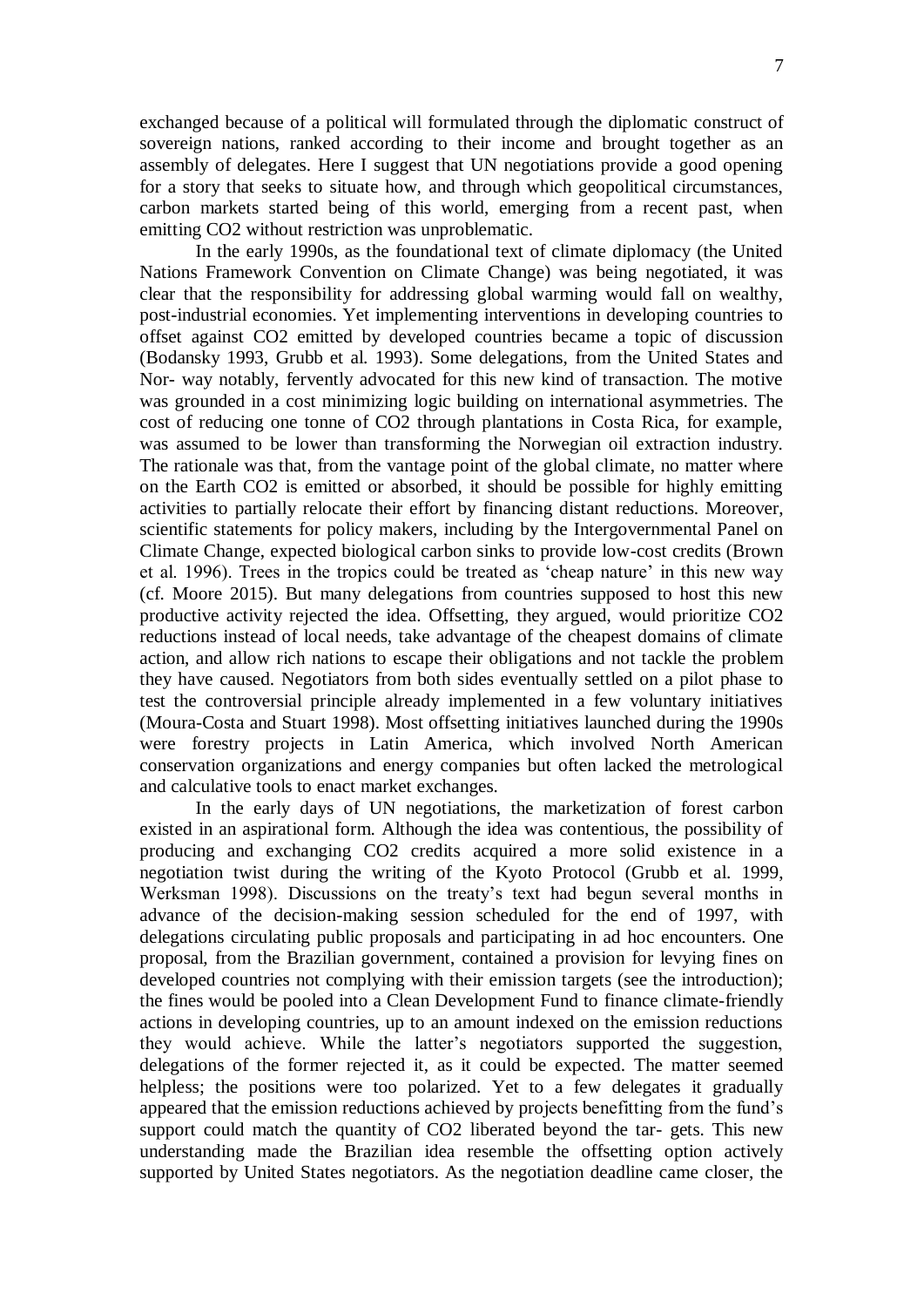possibility for wealthy economies to invest in development projects saving emissions abroad was presented as helping domestic compliance and the penalty aspect was dropped. On paper, the word Fund was eventually replaced by Mechanism, giving birth to what would progressively develop into an operational offsetting market.

UN negotiations in the 1990s contributed to make global warming a matter of concern and established a past when it was not so. The timelessness of the dependency on fossil fuels of contemporary Western democracies was over, though this past time seemed reluctant to pass. By authorizing excess emissions and lowering their cost through carbon trading, the Kyoto Protocol almost ensured that in the short term not much would change (cf. Lohmann 2010). The capacity of markets to act on gains and losses aimed to soften the new constraint. In particular, the CDM, which at the time was being referred to as the 'Kyoto surprise' (Werksman 1998), permitted a geographical distribution of the emission reduction effort (and its cost) via exchangeable credits translating how much a given action reduces CO2 compared to a baseline that would have supposedly occurred without the intervention. With such a convoluted counterfactual reasoning, the market would have a limited (if debatable, see Lohmann 2005) effect on the atmospheric concentration of CO2, but it would make the issue circulate, including to places like the Congo where emission levels had always been low.

If planting and conserving trees in the tropics were widely considered costeffective actions to reduce CO2, forestry activities ended up with a marginal role in the CDM. When delegates started discussing operational rules to flesh out the new market, national representatives (e.g. from Brazil, the European Union, China), together with environmental activists, resisted the marketization of forest carbon (Fry 2002). Beside a persisting wariness towards offsetting, forest carbon was described as unsuitable, because the storage of CO2 is non-permanent. Another concern was the fear that given its low cost, forest carbon would flood the market with credits, depriving more expensive projects from investors and buyers. Moreover, crediting actions such as the conservation of an area threatened by deforestation was said to be flawed, because the logging or agricultural activity threatening the place could easily relocate elsewhere (a phenomenon called leakage). Finally, the interventions' potential scale was perceived as impeaching national sovereignty over a territory and its development prospects (via the unlimited exploitation of timber and land). In 2003, after years of textual battles in international conference centres, the conditions under which forests could participate in the CDM were agreed on, and only plantation was allowed (Fry 2007). Negotiators also decided that due to the short-lived existence of trees, emissions credits from forestry projects would be temporary. A government buying these credits would need to later replace them. In this market that 'makes things the same' (MacKenzie 2009b), forest carbon had a special status that made its rather unattractive. When in 2005 European decision-makers launched a cap-andtrade scheme to translate national commitments (of the Kyoto Protocol) into a law regulating power generation and industrial production (see MacKenzie 2009a), they authorized the regulated installations to buy units from the CDM to meet their emission levels, except for temporary credits. The ban was consequential; Europe constituted the main demand for offsets after 2001, when the newly elected President of the United States withdrew from the Kyoto treaty to continue emitting CO2 unrestrictedly.

So the story begins with UN negotiations focused on devising a market to respond to a new political injunction (reducing CO2 emissions). The possibility to compensate for what a nation or an industrial installation emits through distant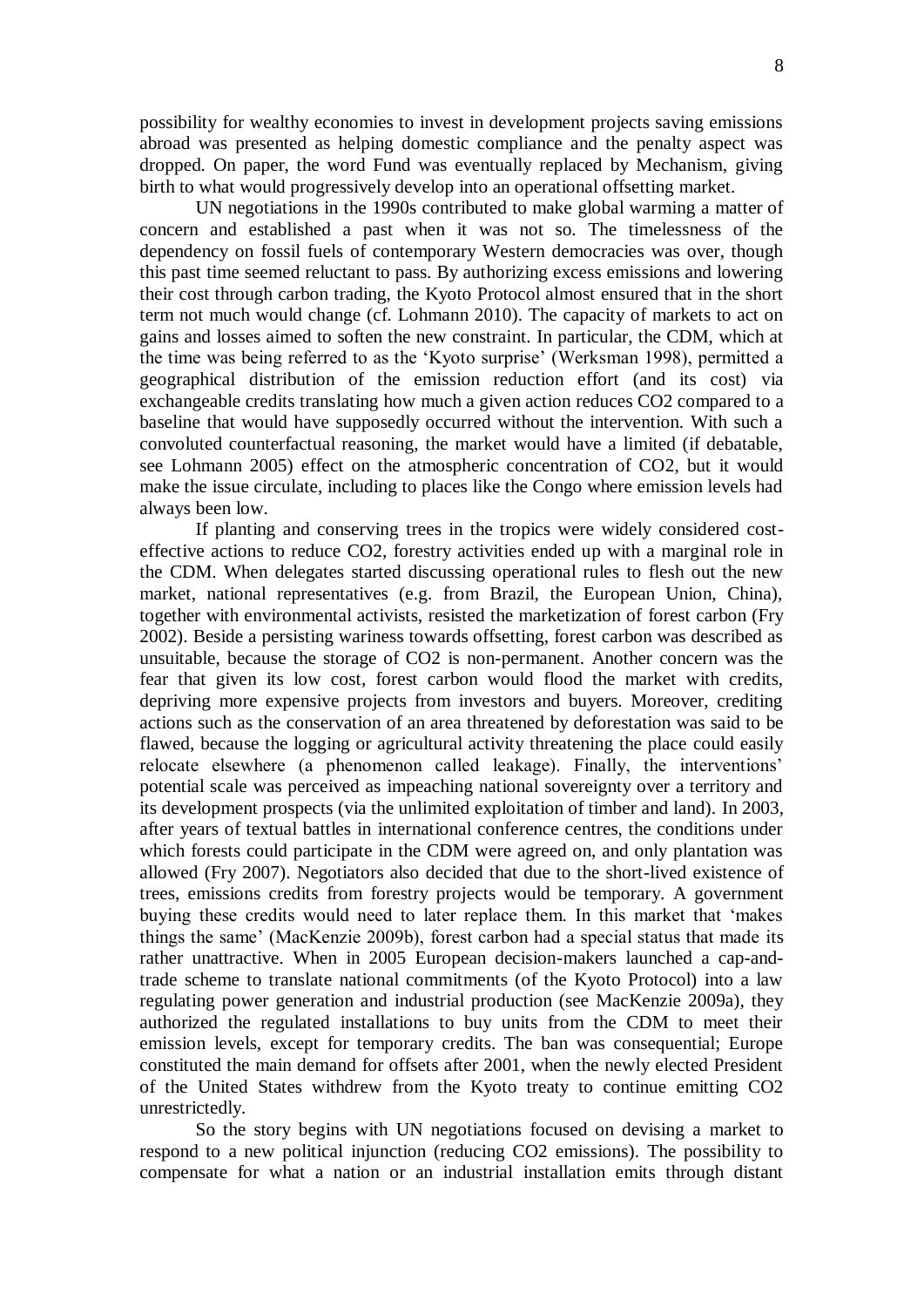emission reduction actions shows a certain inertia exerted by a recent past when global warming was not an issue. While we saw that trees in the tropics were meant to have a bright future in the emerging UN offset market, several political twists took place within and beyond UN negotiations and put forest carbon at the margins. As a result, in the CDM online database managed by UN secretariat, only 71 forestry projects have been registered as of June 2017, representing 0.8% of all interventions and 0.6% of issued credits.1 To further explore this marginal market segment, we will now turn to one of such projects and attend to its own frictions.

# *Marketization site 2: acacia trees in the savannah*

Our second marketization site is a forestry project added to the CDM database in 2011 and located in the Congolese savannah 150 kilometres north-east of the country's capital. There, acacias trees have been interwoven with crops to produce and sell charcoal and cassava flour in Kinshasa, and emission credits compensating for CO2 emitted far away, in Europe. As we move from a historical perspective on UN negotiations to the practical set up of an offsetting activity, the metrological and economic conditions of the marketization of forest carbon in a specific place can be unpacked. New frictions become witness-able, from the stubbornness of procedural details to the unruliness of living trees.

To be a CDM project, the plantation owned and managed by a family business has had to navigate a series of exigencies. Within UN negotiations, once agreement had been reached on the restrictive legibility of forestry activity in the new market (cf. above), more precise rules gradually emerged as projects were proposed, assessed by independent auditors, accepted, and registered by the CDM board (the market authority composed of delegates of various nationalities). The Congolese enterprise had to hire the help of a French consultancy firm to shape its project accordingly, gather evidential material, and fill the required paperwork. This is when a baseline is established, which represents the emission level that would have occurred in the absence of the project. Here, the proposed baseline was the perpetuation of the state of the land in the late 2000s, a grassy savannah barely inhabited and regularly degraded by bushfires (see Ehrenstein and Muniesa 2013). But the requirements of the CDM concern other aspects of the activity as well. The zone to be reforested had to be geolocalized, property rights demonstrated, the place described (climate, soil, vegetation, etc.), the tree species specified, the plantation calendar projected over the lifetime of the activity (30 years), and the carbon stock accumulated annually estimated. Such operations prepare for a spatial and temporal containment, based on which emission credits might be produced electronically and assigned to the plantation owner (see Lansing 2012). This would occur during the project's implementation, when auditors come to verify the calculation of carbon stocks in accordance with techniques (sampling procedures, etc.) already anticipated at the registration stage.

In the market design of the CDM, a fundamental exigency is geographical. The land to be af/reforested should not be a forest, with 'forest' defined according to three criteria: a minimum surface, minimum canopy coverage, and minimum tree height. We are miles away here from how forests might be experienced by people who live in and with them (see Tsing 2005) or described and understood by ecologists. Within UN negotiations, articulating a single common definition had been hard. Eventually all delegates agreed to adapt the one already used by the Food and Agriculture Organisation in its survey of productive forests (Fry 2002). Based on a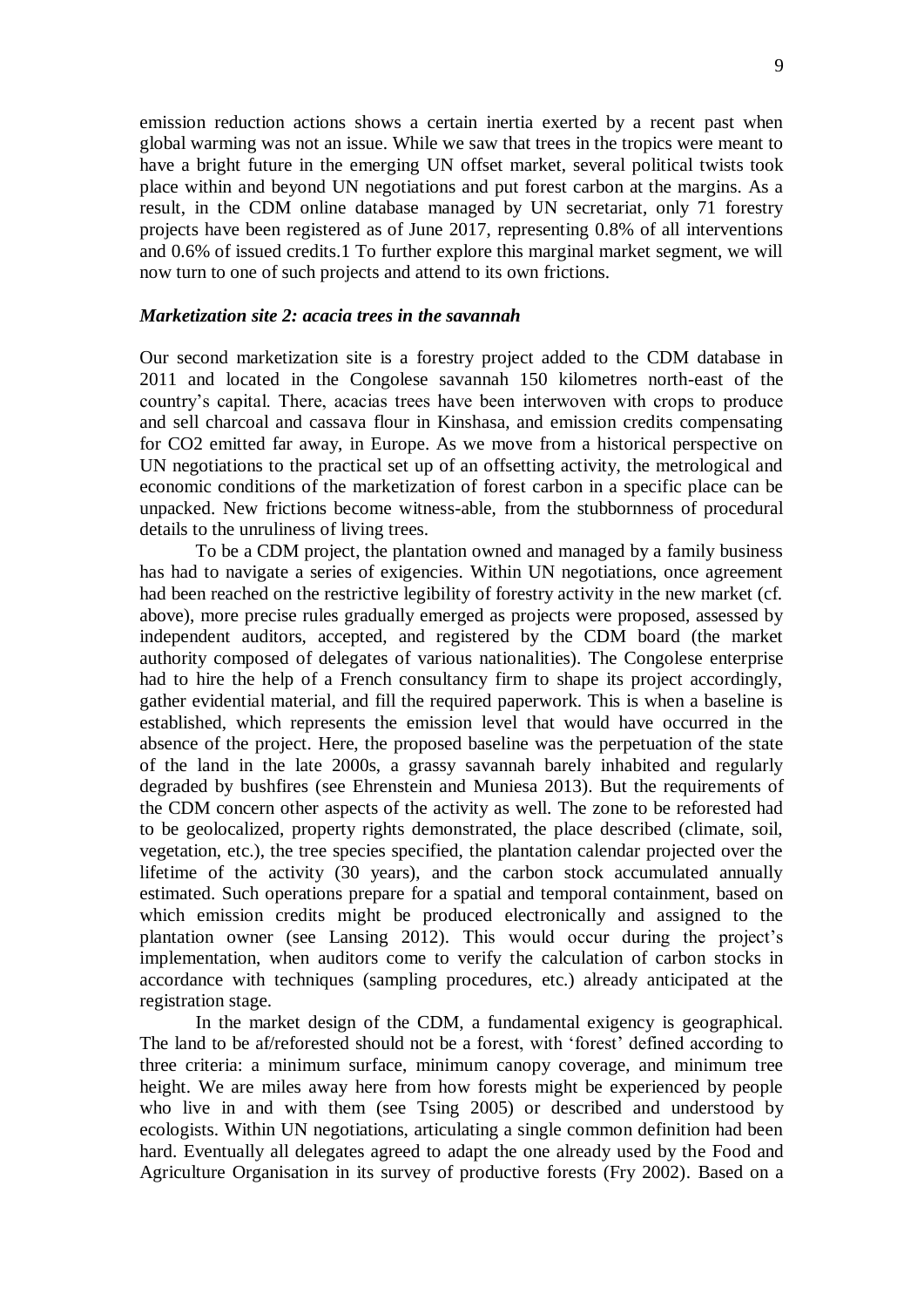simplistic but institutionalized and easily actionable concept of forest, negotiators then defined afforestation as land switching from being in a state of non-forest since 1960 to a state of forest. The activity in the Congo was initially presented as such, and visual evidence from the past was needed to prove that the region had been a grassy land for a while. But as no relevant evidence from colonial times seemed to exist, the issue delayed registration for months. A solution was eventually found by renaming the activity reforestation. This lowered the evidential requirement regarding the state of the land that should be non-forest since 1990 only, a date for which NASA satellite images could easily be retrieved. Many details, negligible at first sight, must be attended to in order to enable the marketization of forest carbon.

Each CDM project is a priori unique, situated in a particular landscape, shaped by specific factors. The savannah along the Congo River is certainly very different from the Colombian mountains hosting another forestry project registered the same year. But the procedures governing this peculiar market tend to encourage reproduction rather than silvicultural innovation. As only plantations are authorized and project developers must make sure they have the metrological tools to anticipate and measure carbon stocks, well-known species in simple designs (monocultures) might be preferred over more complicated ecosystems. The project examined here is actually a copy of a nearby charcoal-producing plantation financed since the late 1980s by European overseas aid, and the equations used to quantify its carbon stock are borrowed from the work on acacias' productivity conducted by French agronomists in the region during the 1990s. Offsetting does not occur in a vacuum; the new market arrangement is shaped by localized legacies from anterior actions and other market activities (cf. Lovell and MacKenzie 2015). The CDM rules organize what Barry (2013) would call an 'informational enrichment' of the planted trees oriented towards their control and the quantification of their carbon. The acacias plantation is thus conceived, at least on paper, to generate 'passive goods' (Çalışkan and Callon, 2010, p. 5).

To describe the circumstances in which forest carbon can be marketized, attending to metrological demands is not enough and the vagaries of business must also be considered. For the owner of the acacias plantation, selling offsets was not an end, only a means. In the mid-1990s, he left Brussels and his teaching position in agronomy to revive the family enterprise in Kinshasa. But the economic and political crisis affecting the Congo that led to the 1998–2002 war put the ambition on hold. When the country eventually underwent pacification under the UN umbrella, it was still difficult to raise capital at a reasonable interest rate. Despite its requirements and associated costs (e.g. consultants, audits), the CDM appeared as a resource to make the activity more attractive by modifying its business plan and adding an income stream. To fit what Muniesa et al. (2017) call the 'the logic of capitalization', the enterprise would commercialize cassava flour in the short term and charcoal in the long term. Meanwhile 1 million tonnes of CO2 would be sold to reimburse loans provided by Belgian investors. For them, the project became valuable when it secured two forward sales of emission credits. The sales contracts were passed in 2009 with a World Bank fund and a French private bank, and they referred to calculations based on generic growth rates for acacias in a tropical climate (500,000 tonnes of CO2 each delivered by 2017). In both cases the price was 4 dollars per tonne. Given the European ban on temporary credits, willingness to pay for temporary credits was rare and varied. The World Bank had pooled financial contributions and issued purchase contracts with two-dozen projects in a diplomatic move, probably to show that developed economies finance forestry activities in poor countries. As for the private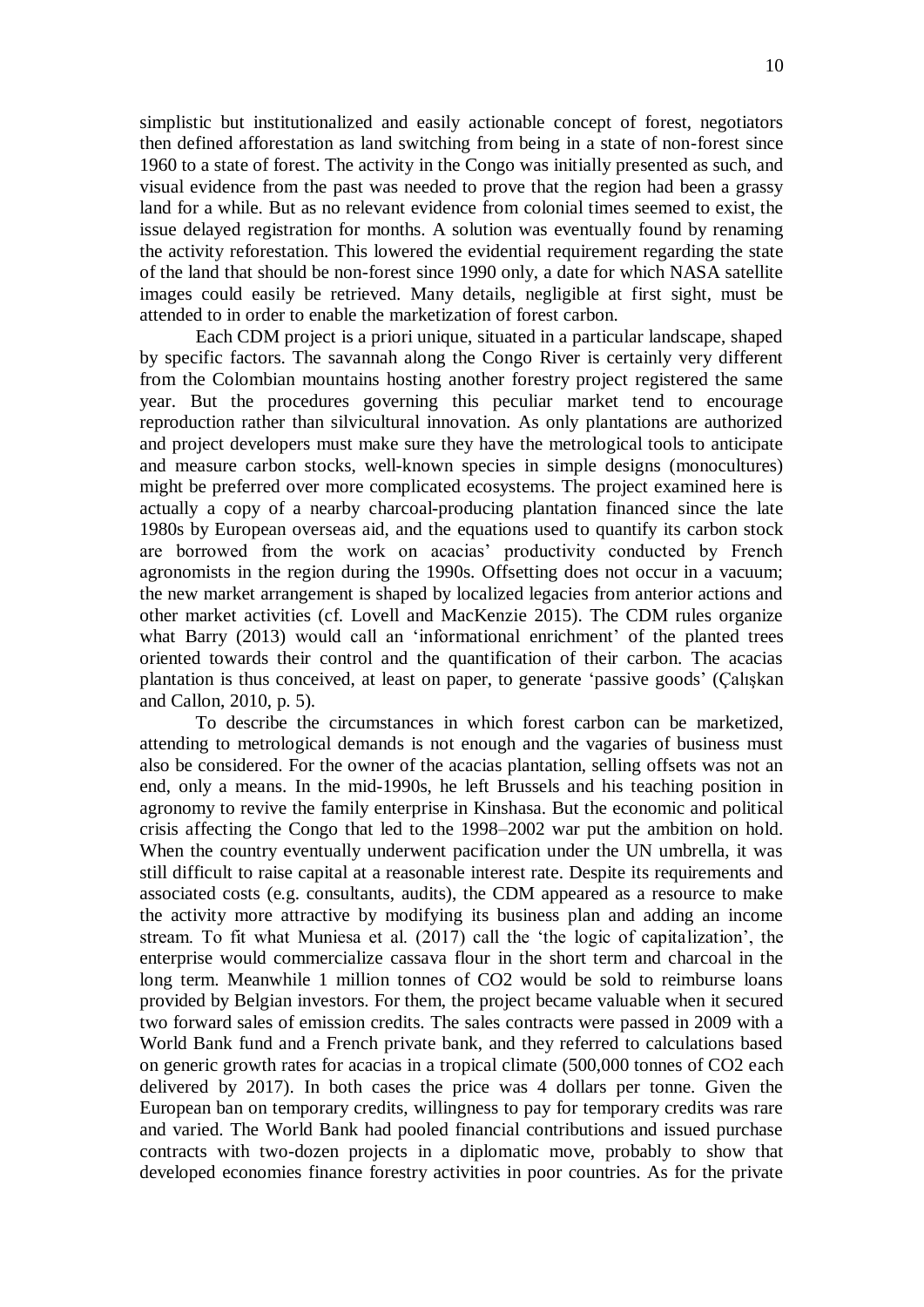bank, it aimed to resell the credits to companies interested in offsets for marketing purposes. In parallel to the CDM but outside the scope of UN negotiations, voluntary certification was emerging wherein forestry projects were appreciated for the nice stories they sold alongside CO2 units (Diaz et al. 2011). As Çalışkan and Callon (2010) remind us, markets are sites of power asymmetries and the bargaining capacity of the plantation's owner was rather weak here.

The offsetting project became of the world at the junction of many transactions with different temporalities and spatial extensions. The articulation and fulfilment of these various promises relied on the capacity of trees to absorb CO2 as monitored by the metrological tools of the offsetting market. In the Congolese savannah in the early 2010s, the carbon stored in the planted trees started to be quantified, while bags of flour were routinely transported to Kinshasa and the project developer was prospecting for kiln equipment. When the measurement's preliminary results came out, they were much lower than expected. They were even negative due to a metrological convention of the CDM that required counting the removal of the savannah vegetation during land preparation as CO2 emissions. The bad performance of the plantation compared to projections was explained by uneven working rhythms and the unexpected behaviour of acacia trees, which had grown slower and died more often than what the generic rates involved in the ex ante estimate had anticipated. But the details of their local existence in relation to the soil, its insects, and the climate were not investigated. Rather, the financial montage of the project was modified. The discrepancy threatened the future of the plantation and for the venture to hold up, at least a little longer, its market ambition had to be drastically reduced. Adjustments like prepayment, volume renegotiation, and forms of non-market support (aid grants) were needed to cope with the uncertainty resulting from the encounter of market promises, rigid calculative tools, and unruly trees.

The marketization of forest carbon in a specific place (the Congolese savannah) involves metrological and business operations potentially impaired by the ability of earthly things not to behave as needed to fulfil promised exchanges. In the bureaucratic turmoil of the CDM, the material existence of acacias on savannah soil had been neglected. The unpredictability of life had already been alluded to in UN negotiations with the debate about the non-permanence of carbon storage in forests. Here, this friction could unravel the long-distance transaction of CO2 offsets carefully prepared in paperwork and contracts and make a local business bankrupt. Browsing the CDM database, one finds that many forestry projects seem to have remained unable to claim emission credits, and for others, the certified amount is often much lower than what had been projected. For the global climate, the CO2 absorbed by the few additional trees planted in the tropics via the emerging carbon market is mere noise. Yet as we continue moving in time and across space to map out the marginal marketization of forest carbon, the events told so far will acquire new ramifications.

#### *Marketization site 3: back to UN negotiations*

Within UN negotiations, the dispute on offsetting and trees in the tropics did not end with the creation of the CDM and its restrictive conditions for forestry activities. UN decision-making on climate change is an iterative process and new topics can emerge. This was the case of REDD+, a set of rules in discussion from 2005 to 2013 whose purpose was to incite the reduction of CO2 emissions from deforestation and forest degradation in the tropics2. Our story thus comes back to the first marketization site, UN negotiations, but now a decade after the Kyoto Protocol. This return allows us to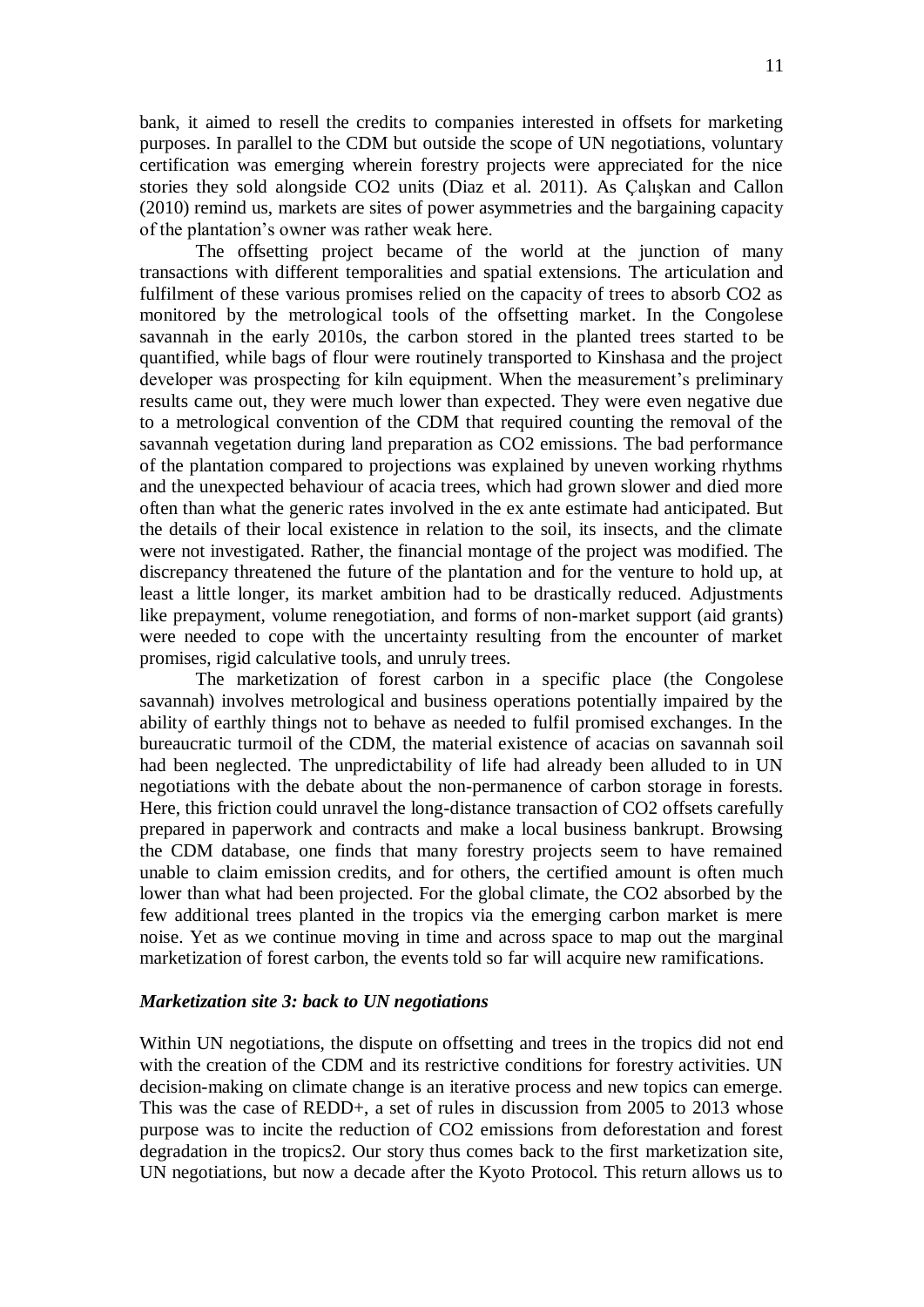examine how the marketization of forest carbon resurfaced, shaped again by past, unquestioned choices and assumptions, as well as by the intrusion of novel concerns provoked by further extending the UN-driven emission reduction effort to developing nations.

REDD+ started with a proposal put forward in 2005 by a small group of delegations, led by Costa Rica and Papua New Guinea (UNFCCC 2005). The text emphasized the amount of emissions caused by tropical deforestation according to state-of-the-art-expertise (15-20% of worldwide CO2 emissions in the 1990s) and suggested the establishment of a new mechanism or the amendment of the CDM. The reason for forest loss, it was argued, was a lack of financial revenue derived from keeping trees in the tropics standing. CO2 offsets used by developed nations for compliance with their Kyoto targets could provide the missing incentive. The proposal acknowledged the CDM controversy by introducing an important change: the action would be in the hand of nations, with deforestation and emission levels calculated across national territories and offsets sold by national governments (cf. the sovereignty and leakage arguments described above). The gist of the proposal, the creation of a new negotiation topic, was accepted in 2007, including by Brazilian negotiators whose new disposition to discuss how emissions from forest loss could be limited was attributed to a recent decline of the country's deforestation rate (Fearnside 2013).

From one negotiation session to the other, REDD+ was charged up with various objectives (La Viña and de Leon 2014, UNFCCC 2014). Delegates agreed that beside deforestation, other actions could be targeted, such as forest degradation. Trees in the tropics were seen as more than carbon sticks now, and the protection of biodiversity was mentioned in a list of safeguards. Moreover, African delegations became active negotiators. Most of these countries represented the poorest nations of the world, highly dependent on overseas aid. REDD+ had to accommodate their problems and aspirations. For example, while it was initially thought that to calculate reduced emission levels, past deforestation rates would be used as baselines, African delegates argued for adjustments. These would anticipate a future development of their economies and allow for the legitimate increase of the exploitation of wood and land. Another of their requests concerned REDD+ metrological exigencies, which had to be loosened when it appeared that an operation as simple as measuring forest cover would be a challenge in places lacking reliable electricity supply and an efficient Internet. The Congolese forestry administration was such a place, physically unable to receive satellite images sent by foreign partners given the digital weight of the data. Two different mundane constraints are witnessed here: first, a developmentalist attitude bequeathed by past habits when preserving the environment was not an issue, and second, the absence in some parts of the world of infrastructures whose omnipresence is taken for granted from the vantage point of wealthy countries.

In place of offsetting rules attuned to deforestation, what REDD+ was meant to be became more vague but also more encompassing. A kind of learning by doing was made possible by the rhythm of UN negotiations, wherein decision-making amounted to a 'series of rendezvous', to quote Callon et al. (2009). With REDD+ activities simultaneously initiated on the ground (see below), it could almost be said that negotiators were participating in an 'ongoing collective experiment' (cf. Callon 2009). But the experiment lacked reflexivity, and certain ideas were continuously left unquestioned. For example, as mentioned in the introduction above, the low cost of CO2 reductions from forestry activities was reasserted in the influential 2006 Stern review, bringing REDD+ to the attention of an international audience. Yet the claim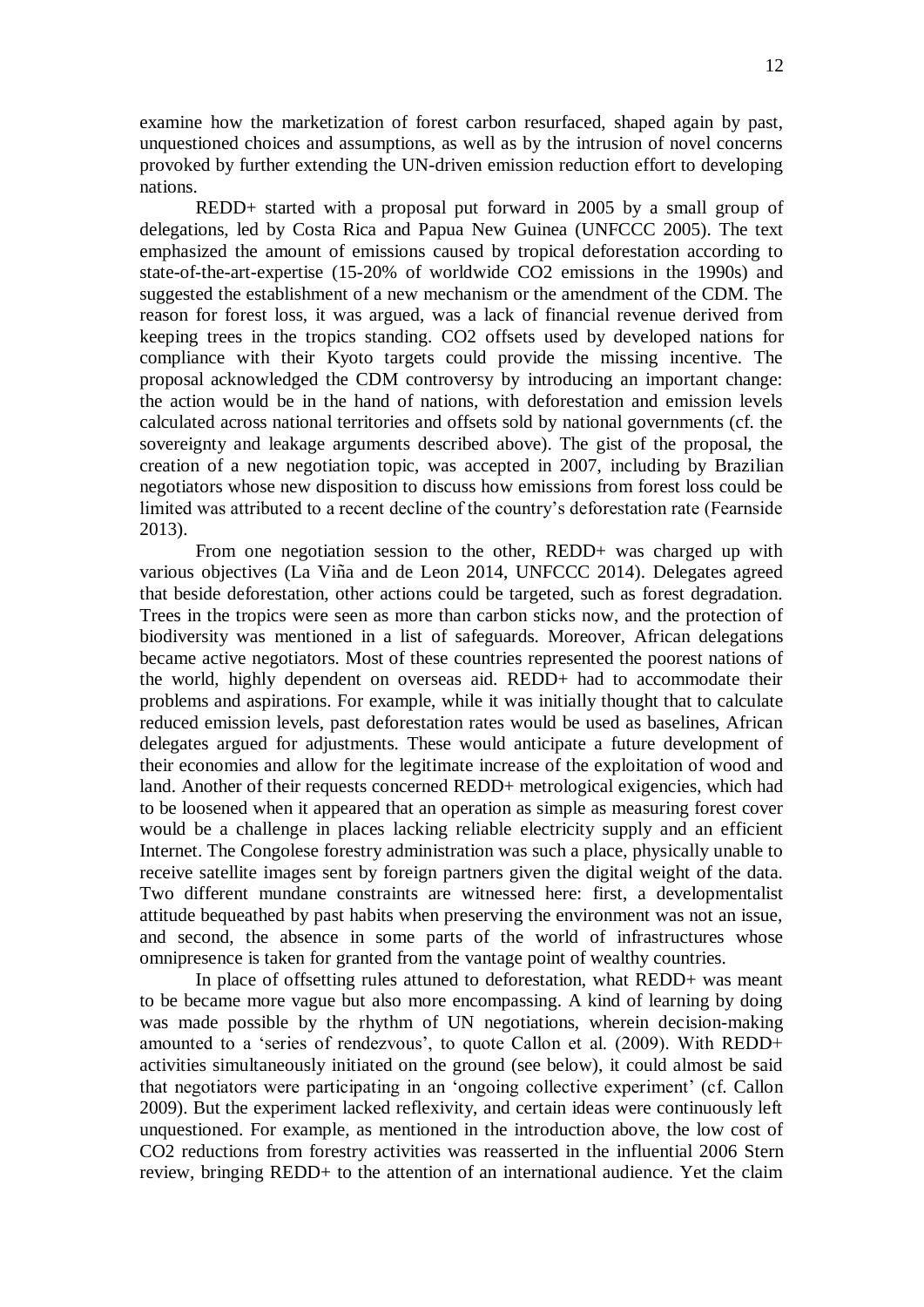remained unproven; it built on the assumption that land is cheap in nations with low incomes and ignored the difficulties (e.g. transactions costs, financial risks) encountered by forestry activities in the CDM. Another unquestioned idea was that governments would react to incentives as rational market agents, and new revenues could easily induce large-scale land use change (a point made in Karsenty and Ongolo 2012). Unlike the economists involved in the European cap-and-trade studied by MacKenzie (2009a), here the behavioural precept was not part of a broader, evolving theoretical apparatus; it was only a self-evident assumption.

What was, however, hotly debated was whether incentives to decrease deforestation and CO2 emissions could come from a demand for offsets. Within UN negotiations, the marketization dispute thus continued. In 2010, negotiators agreed that at the following iteration (the 2011 session in Durban), they would explore financing options (UNFCCC 2014). No choice had to be made, yet simply listing options already proved controversial. A balanced wording was eventually found that appeased the main opponents (Brazil versus Papua New Guinea) and their allies by equally acknowledging both market and non-market options without further specifications. As unspectacular as it might seem, this result almost did not happen. At the last minute, a delegation (Australia) asked for introducing one additional word in the two-page text. The modification would come to matter if several future developments took place: if some jurisdictions (local, national, regional) unilaterally created their own markets involving REDD+-like actions, and if UN negotiations established a REDD+ market, then CO2 units traded in the former arrangement could be de facto recognized in the latter. The demand triggered an outcry and was eventually dropped. Many negotiators strongly disagreed with the de facto linkage that would weaken the role of UN negotiations in providing the main space where the marketization of forest carbon can be problematized. More importantly, the request felt inappropriate, because there was not enough negotiation time to consider its implications. Making carbon markets a reality depends on contingent events (e.g. a new US President) and the management of a negotiation. UN sessions are organized into small groups of well-acquainted delegates specialized in a topic. Beside routinized writing practices (see Riles 2001), their interactions are governed by a certain deontology. One word added in a carefully composed compromise, even if its consequences are hypothetical, is a disruption that contravenes delegates' disposition to negotiate. This kind of decisional modality matters to understand the (un)making of carbon markets, and the surprise of the CDM related earlier in the paper had happened partly by tinkering with words.

In 2013, negotiators finalized the Framework for REDD+, a verification procedure to which the measurement and calculation of forest-related emission reductions could be submitted on a voluntary basis (UNFCCC 2014). It amounted to guidance rather than a mechanism able to generate a demand for CO2 units and regulate transactions. Within UN negotiations, the Framework was a stand-alone set of decisions, disconnected from topics like the renewal of Kyoto commitments. REDD+ seems actually to have pioneered a new kind of action, organized in an ad hoc manner, able to enroll countries whose emissions had never been frontally addressed until then. This approach can be found in the 2015 Paris Agreement wherein all nations agreed to a collective effort through unilaterally decided and only partially quantified commitments. The revival of forest carbon via REDD+ participated in moving beyond CO2 quantification and a rigid international categorization legated from past times when minimal market arrangements seemed enough.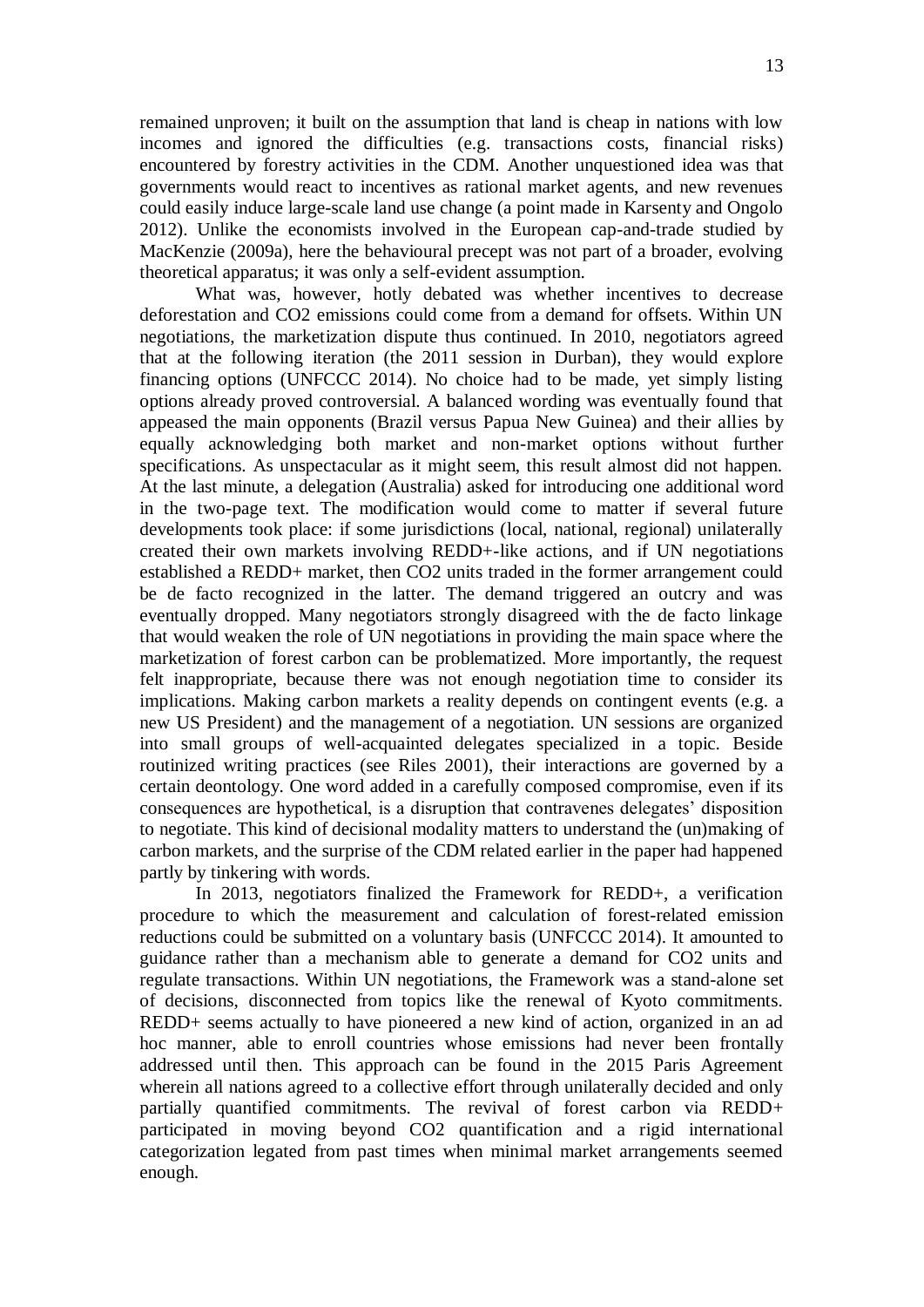Forest carbon resurfaced in UN negotiations in the mid-2000s, an episode that demonstrated how details (one word in a two-page text) and the legacy of the negotiations intervene in consensus-based decision-making whose iterative mode preserves traces of previous debates. The idea of tackling global warming via the trading of CO2 units remained controversial. I even suggest that it started to appear out of date, though as we shall see next, the loose scope of REDD+ allowed actors to pursue accommodating market exchanges at its margins. As our story unfolds, marketization becomes drawn into new relations: when in the Kyoto Protocol, offsets from trees in the tropics aimed to serve wealthy nations, REDD+ put developing nations and their needs centre stage. This extension of the emission reduction effort to parts of the world different from Western settings, points to frictions of a new kind (cf. lack of infrastructure) that will be further examined below.

## *Marketization site 4: in the Congolese ministry of environment*

After tracing the emergence of carbon markets, examining the set up of a plantation supposed to generate CO2 offsets, and returning to UN negotiations when marketization (more precisely offsetting) seemed out of fashion, I now propose to attend to a last marketization site, the ministry of environment of the Congo. In the late 2000s, its ministerial staff had barely heard of carbon markets, and it was the owner of the acacia plantation previously examined who introduced them to the topic. A few years later, foreign consultants paid by overseas aid were working for the ministry to make REDD+ happen in the country. One focus of their activity was the possibility of offsets exchanges. By looking into the ordinary (dis)functioning of the Congolese state, the exploration of how, when, and where carbon markets are designed and maintained continues in a new direction, around a legal intervention that will reveal the local absence of a market morality assumed to be universally desired.

Since 2010, the Congolese ministry of environment had benefitted from socalled readiness grants provided by aid programmes managed through multilateral organizations like the World Bank and the United Nations Development Fund (MECNT 2010). The funding supported the activity of a temporary entity advising the ministry, a focal point for REDD+, whose staff included a few international consultants. These young expatriates had good relational skills but no scientific expertise per se; their task was that of project managers. They were, for example, in contact with foreign research centres, which had the knowledge and equipment to measure and study the dynamic of the Congo's forest cover. The consultants spent a lot of time organizing meetings in Kinshasa to promote the idea that forest carbon mattered and attending meetings abroad to present the country's REDD+ accomplishments to donor representatives. This advocacy was supplemented by more tangible preparatory interventions such as legal work on the possibility for the country to welcome and supervise voluntary offsetting projects.

Indeed, with REDD+, the possibility of protecting a small piece of forest from deforestation had unexpectedly received a new impulse. If the decisions gradually emerging from UN negotiations did not establish a project-based market, in 2009, delegates agreed, after fierce debate, that in the short-term countries might host subnational REDD+ actions (UNFCCC 2014). The marketization of forest carbon was sticking around, but now beyond the oversight of UN authority. It was becoming the realm of private certification schemes proposing metrological tools to calculate emission reductions from forest conservation and rehabilitation projects, rules applied by nature conservancy organizations to supply buyers like airline companies with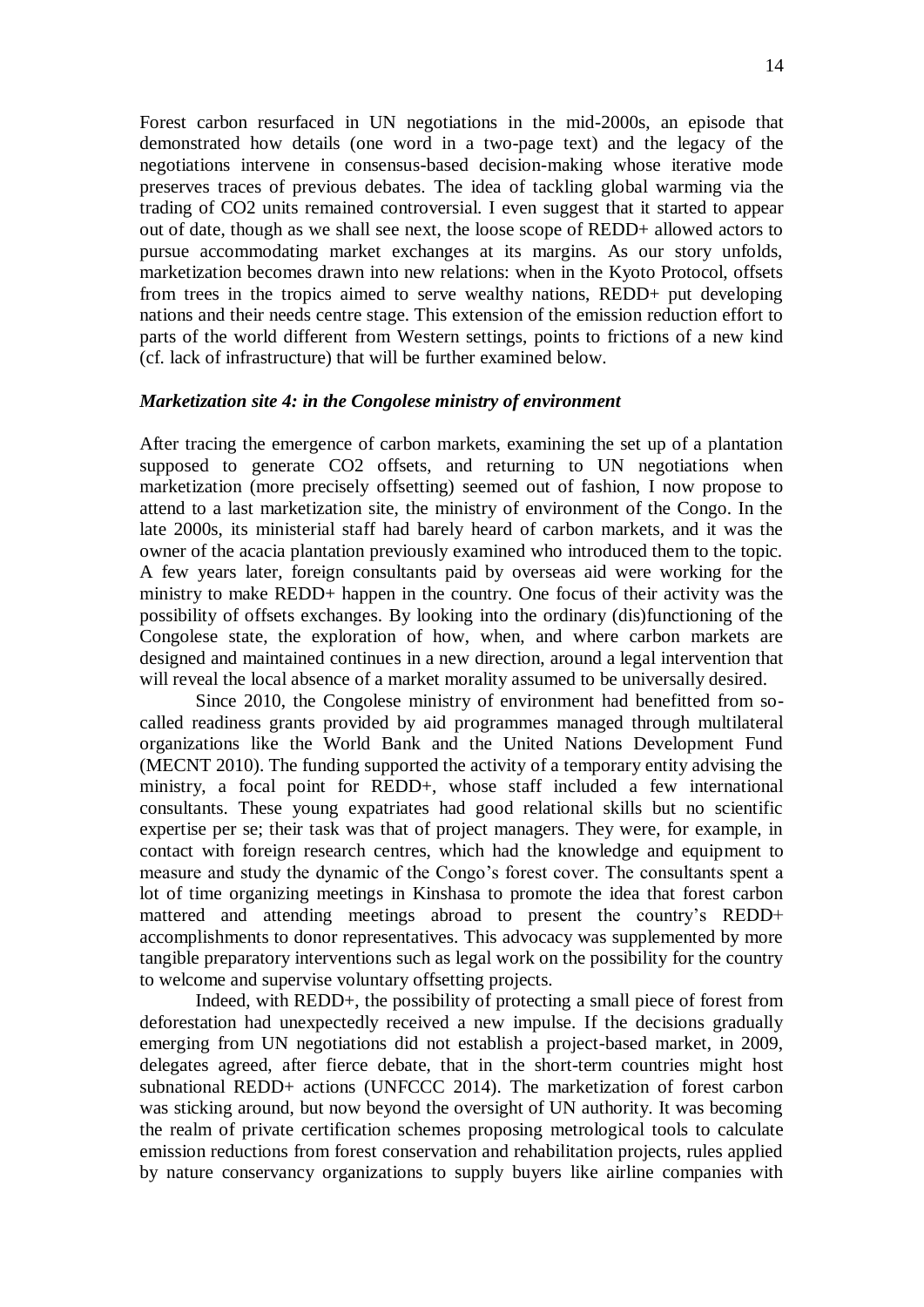CO2 offsets (Diaz et al. 2011). Voluntary REDD+ emission credits were issued across the world, including by interventions that two decades before had been part of the UN-driven pilot phase for offsetting and then considered ineligible under the CDM. In the Congo too, a market version of REDD+ was making its way. In 2011, a Canadian organization obtained a ministerial approval to carry out a project in a former logging concession and other initiatives were talked about.

The Congo is a country whose territory contains large quantities of various minerals generating a rentiership economy. Forest carbon was treated as yet another resource (cf. 'cheap nature', Moore 2015). Given the forest's immensity, tracking the use of this resource through offsetting would be a struggle for the central administration. To address the situation, the consultants of the ministry of environment envisioned a legal process that would screen and authorize projects carried out in the Congolese forests. As shown by Mitchell (2011) for oil fields, legal (and physical) access can make a natural resource an object of investment and consumption, or of speculation and private (rather than collective) enrichment. Here, the consultants aimed to ensure a collectively beneficiary marketization process by avoiding dubious deals between individuals acquiring rights for land speculation and ministry officials handing them for bribes. Due diligence would be conducted upfront and externally to keep at bay fraudulent business. Project developers would then obtain from the ministry an agreement to exploit the carbon of a given area conditional to submitting the activity to one of the certification schemes evoked above within a fixed delay. This decision would be made by a Kinshasa-based committee, including civil servants and representatives of environmental and human rights organizations. To incite this committee not to delay the processing of applications (a technique usually used to obtain bribes), fees paid by project developers would be redistributed to committee members only if they complied with fixed deadlines. Finally, the projects' documentation and committee meetings' minutes would be available online.

Looking into the practicalities (e.g. fees, deadlines) of legal access casts light on the moral expectations around an essential step of the marketization process. In an audit-type report for the Norwegian aid agency (a major donor to REDD+ actions worldwide), corruption defined as the use of entrusted power for private gain was said to be pervasive in the Congo – a way of life, a rampant disease (PWC 2011). The report, whose naturalized conception of corruption is contestable, nevertheless reveals the assumptions apparently shared by donors and investors that REDD+ ought to involve some sort of idealized accountable state and ethical business. The universal adoption of these moral references seems to be unquestionably desirable for the marketization of forest carbon (as in oil exploitation, cf. Weszkalnys 2011, Barry 2013, and local development projects, cf. Li 2007). This is not the kind of 'responseable naturecultures inhabited by accountable companion species' advocated by Haraway (2016), where attention is paid to the way earthly things 'sustain whole worlds' (p. 125). The consultants devised a response to the climate of suspicion and condemnation surrounding Congolese economic and political life, not the extractive use of the new natural resource. In the procedure to allocate rights over forest carbon, decision-makers were supposed not to seek opaque inducements by the provision of legitimate payment under public scrutiny. But this scrutiny was missing. The consultants had expected local civil society organizations – motivated by concern about the issue of governance – to drive enforcement. It turned out they were not. The legal intervention did not face opposition, just the indifference of a public too busy advocating for other long-standing causes, like the translation into state law of the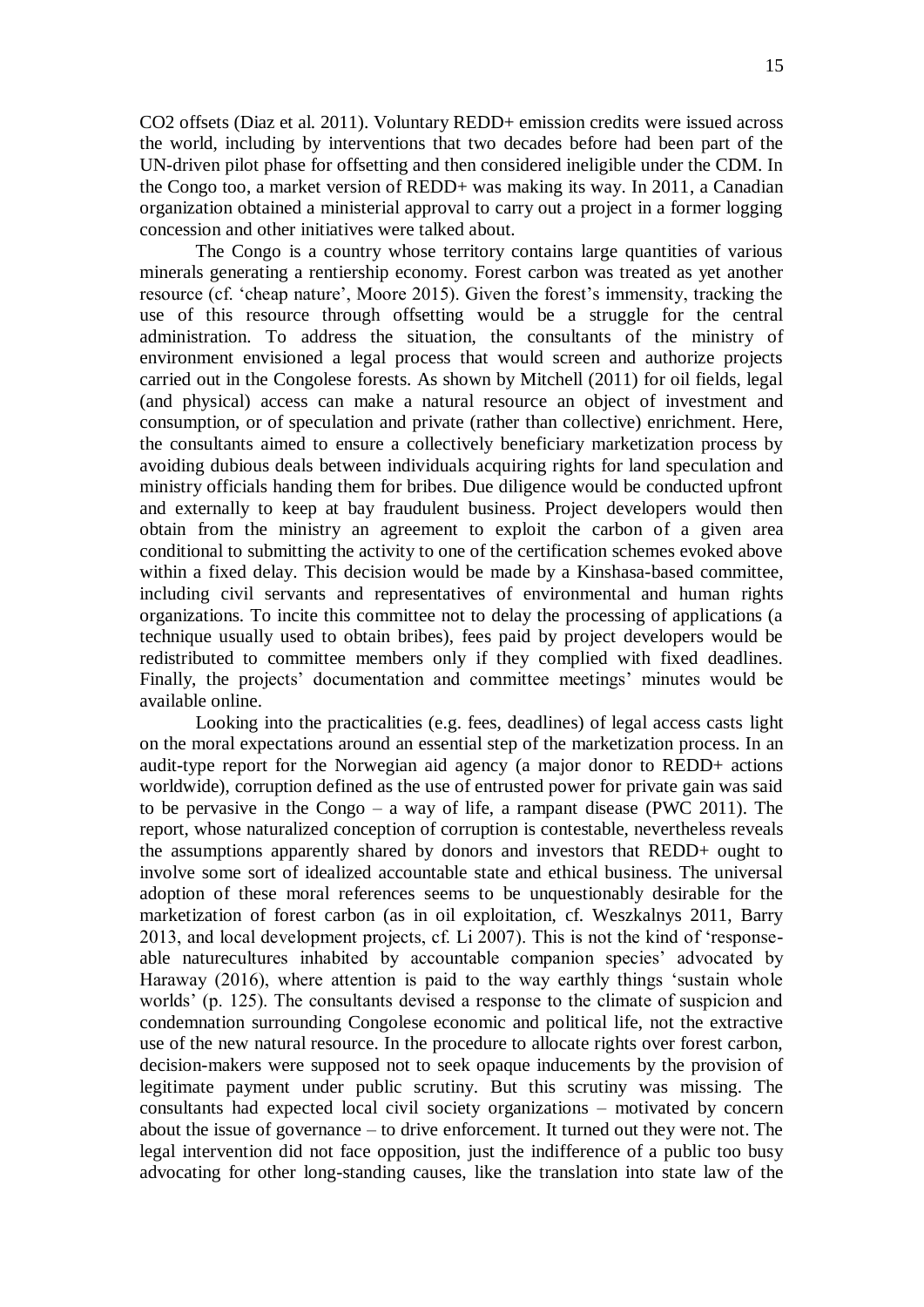customary ownership of forest land. In Kinshasa, activists' concerns were not aligned with the supposedly universal morality assumed by overseas donors.

The Congo is a place where elections are contested, civil servants barely paid, law enforcement weak, and international indicators on the facility for doing business continuously low. This situation bears the traces of a tumultuous past, the legacy of colonization, dictatorship, and war. In this light, the preparatory legal intervention was derisory. Its achievement was less to transform the administration than to demonstrate a commitment to REDD+ and maintain the ministry of environment in donors' field of vision. Over time in Kinshasa, it became clear that REDD+ would be mostly funded through their support. For example, the forest carbon concession obtained in 2011 by the Canadian conservation organization was incorporated into a broader programme that the World Bank was supposed to finance according to resultbased rules (FCPF 2016). The ministry also secured multilateral aid funding to invest in productive activities targeting deforestation drivers like charcoal production (CIF 2011), while the timber sector was also expecting to receive foreign support to adopt sustainable practices and be relieved from a moratorium on new logging rights. These actions, their financial transactions and commercial prospects would seldom translate into the exchange of CO2 offsets. More heterogeneous REDD+-related activities were emerging, again amid friction. For example, if the land near Kinshasa was relatively suitable for reforestation (despite the poor offsetting performance of the acacias plantation mentioned earlier), farther away the flora and fauna of the savannah were more diverse and local organizations were wary of the envisioned charcoal-producing plantations. The future of the logging economy was another contentious topic. Exploiting new forest areas, even sustainably, could liberate large amounts of carbon stored underground in peat lands whose existence has only been recently discovered (Lewis et al. 2017). These debates differed from the market/non-market antagonism of UN negotiations in the early 2010s. They indicate that if the CO2 problem ought to be taken seriously, other markets (charcoal, timber, etc.) and habits (a certain developmentalist attitude towards forests or their carbon) would need to be acted upon.

In this last marketization site (the Congolese ministry of environment), we see that the carbon stored by forests amounted to a new natural resource situated within national borders. It was drawn into the (dis)functioning of what appears to be a fragile state, at least when compared to an idealized version of proper administration. Beside metrological equivalence (cf. MacKenzie 2009a), the marketization of forest carbon also involves legal interventions and expected moral standards about the practices of public and private sectors, expectations that the Congo failed to meet. This story, which now comes to an end, nevertheless suggests that the global visibility of Congolese forests acquired through REDD+, together with the limited reach of carbon markets on these landscapes, has had some potentially valuable effects. It notably seems to call out for transforming the economic flows in which the earthly life of trees in the tropics is entangled.

## *Conclusion*

The paper opened with the statement that carbon dioxide released from the burning of fossil fuels is a major concern of our times. It can be argued that the events related here have contributed to this state of affairs. Carbon markets and their minimal intervention seemed to have gradually normalized the injunction that CO2 ought not to be emitted without restriction, even from forest loss in the poorest parts of the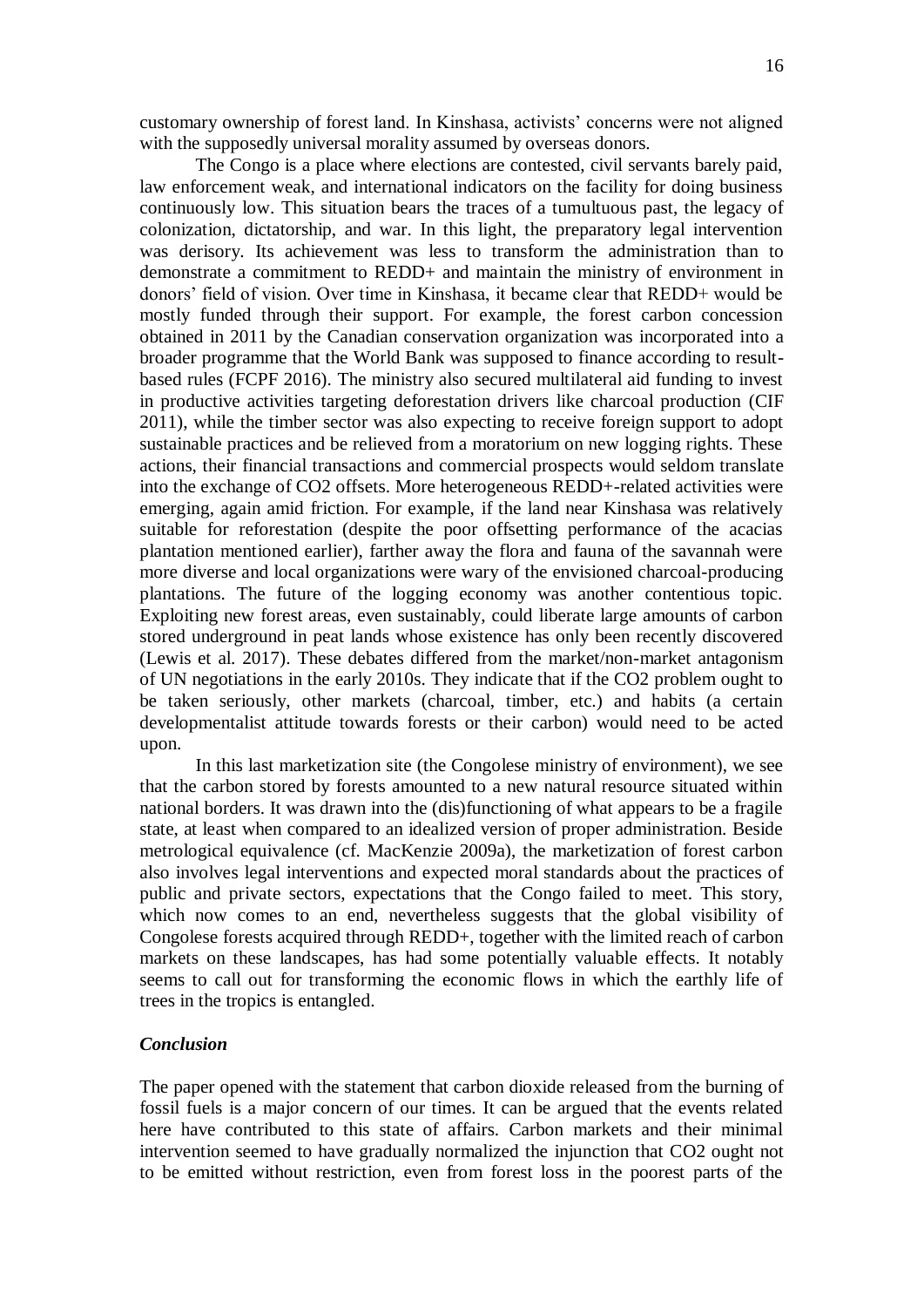world, such as the Congo. After having traced how the marketization of forest carbon evolved within and beyond UN negotiations, we can now suggest that this market arrangement is better understood as transitory action rather than some ultimate solution to global warming. The marketization process in focus has probably had a derisory direct effect on the global level of CO2. It may even seem to have animated a process of cheapening nature, which some have argued is contributing to the problem of global warming (cf. Moore 2015). But, as my story implies, the ongoing marginal existence of carbon offsetting can claim other ramifications (e.g. drawing worldwide attention to the carbon stored in the Congo Basin) that could have future positive impacts on the Earth's climate.

To examine how forest carbon became enrolled in market exchanges, the paper adopted a logistical sensibility to move across four marketization sites, different places and times in which the marketization of CO2 absorbed by trees in the tropics could be seen to be at stake. We first looked at the early years of UN negotiations on climate change, when the problem of CO2 emissions only started becoming an issue, notably through the devising of forms of market exchange that led to a long dispute about the suitability of forest carbon for these transactions. We then focused on one of the few forestry activities authorized to produce offsets, a plantation in the Congolese savannah set up in the late 2000s and framed by UN metrological requirements, before being threatened by the recalcitrant behaviour of trees. Our third marketization site was the UN negotiation process again, when in the mid 2000s a new topic emerged around tropical deforestation and its emissions that revived the dispute about marketization. CO2 meanwhile started to be considered a more encompassing problem, rather than simply a matter of quantification and offsets. Finally, we went back to the Congo, this time in the ministry of environment, where overseas aid consultants were busy giving forest carbon a legal existence to enable moralized offsetting transactions. Though the latter did not really materialize, the preparatory intervention contributed to make the carbon stored in Congolese forests more visible in Kinshasa and beyond. The story thus suggests that the marketization of forest carbon has been shaped and often impaired and impeded through frictions taking different forms, from the unruliness of earthly life and disruptions caused by mundane details to legacies from the past and failed universality.

Presented together these four episodes of the problematic marketization of forest carbon indicate a series of operations to compose a market designed and maintained to address a public problem. We saw the importance of political negotiation in establishing demand for the new good, whose exchange is meant to respond to the problem at issue. We witnessed the tension between rigid metrological conventions regulating the production of the good and flexible financial commitments required to attract and maintain investors in the productive activity. We encountered moral expectations regarding who and how the new resource could be appropriated to be made productive and become an object of marketization. For each of these operations, we attended to what has been carried out, always through friction, never from scratch or in a vacuum. I called this approach a focus on the mundane. This focus helped me highlight some features of the globalized world, where carbon emissions are now a major concern; these features include the consensus-based diplomacy of the United Nations, the ideal of accountable states and moralized economies, unequal access to scientific infrastructures, and a developmentalist conception of nature. To address the problem of global warming, this world needs to change. Here, I would like to suggest that a way forward might be to better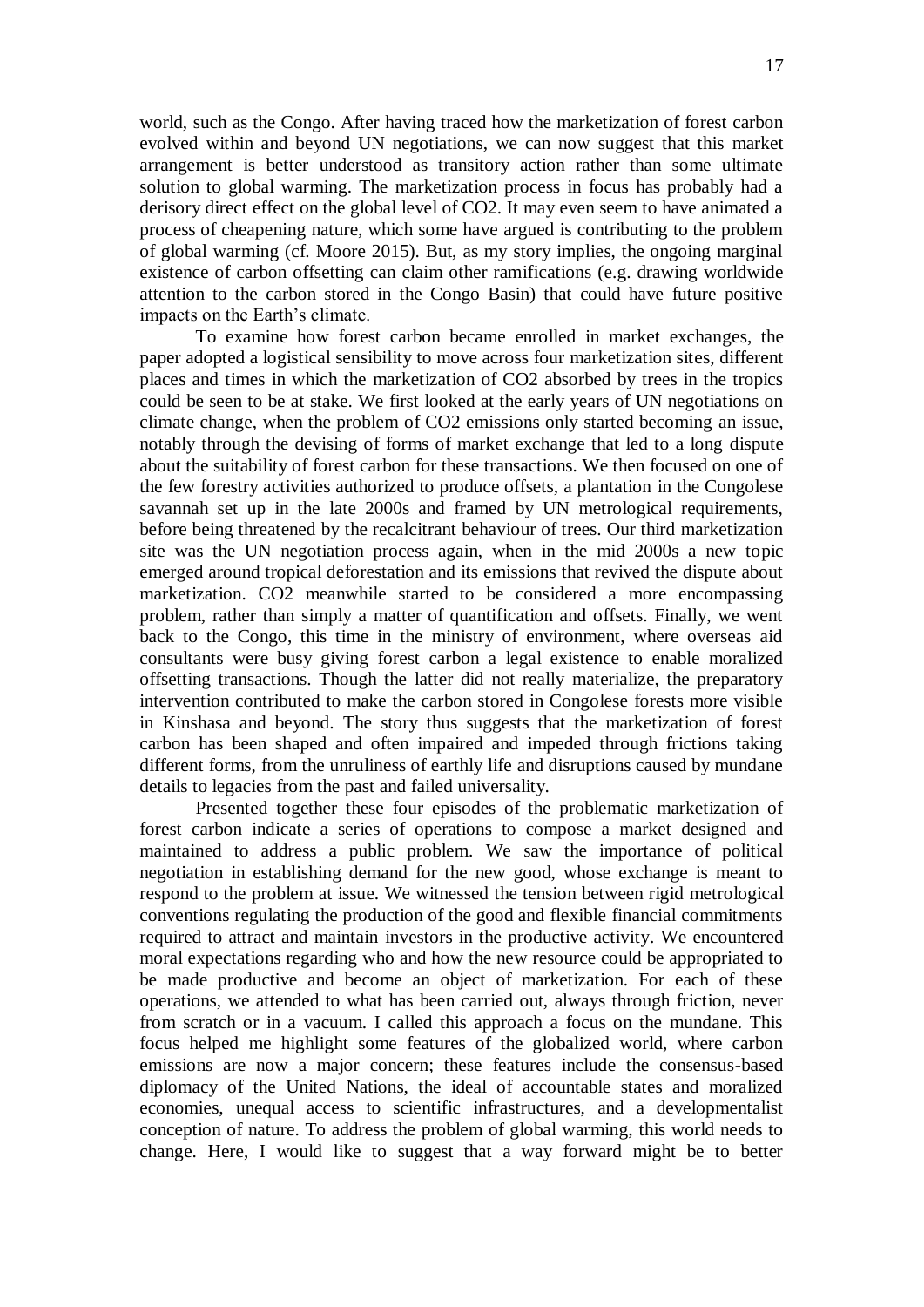acknowledge the friction of the mundane, that is, the myriad resistances, reluctances, disruptions, and dilemmas brought about by this need to change.

# *Notes*

1. The numbers are retrieved from: http://www.cdmpipeline.org/cdm-projectstype.htm. The CDM online database can be accessed here:

https://cdm.unfccc.int/Projects/projsearch.html.

2. In UN negotiations, REDD+ refers to policy approaches and positive incentives on issues relating to reducing emissions from deforestation and forest degradation; and the role of conservation, sustainable management of forests and enhancement of forest carbon stocks in developing countries.

# *References*

Barry, A., 2013. *Material politics: disputes along the pipeline*. Oxford: Wiley Blackwell.

Bodansky, D., 1993. The United Nations framework convention on climate change: a commentary. *Yale Journal of International Law*, 48, 451–558.

Brown, B., et al. (1996). Chapter 24: management of forests for mitigation of greenhouse gas emissions. In: R.T. Watson, M.C. Zinyoera, R.H. Moss, eds. Climate change 1995. *Impacts, adaptations and mitigation of climate change: scientifictechnical analyses*. Intergovernmental Panel on Climate Change. Cambridge: Cambridge University Press, 773–798.

Bryant, G., Dabhi, S., and Böhm, S, 2015. 'Fixing' the climate crisis: capital, states, and carbon offsetting in India. *Environment and Planning A*, 47 (10), 2047–2063.

Ç alışkan, K. and Callon, M., 2010. Economization, part 2: a research programme for the study of markets. *Economy and Society*, 39 (1), 1–32.

Callon, M., 2007. An essay on the growing contribution of economic markets to the proliferation of the social. *Theory, Culture & Society*, 24 (7–8), 139–163.

Callon, M., 2009. Civilizing markets: carbon trading between in vitro and in vivo experiments. *Accounting, Organizations and Society*, 34 (3–4), 535–548.

Callon, M., Lascoumes, P., and Barthe, Y., 2009. *Acting in an uncertain world. An essay on technological democracy*. Cambridge, MA: The MIT Press.

Climate Investment Fund (CIF), 2011, June. Investment Plan Democratic Republic of Congo. Agenda item 5, FIP/ SC.6/4, Cape Town. Available from: https://wwwcif.climateinvestmentfunds.org/sites/default/files/FIP%204% 20DCR%20IP\_0.pdf

Corbera, E. and Brown, K., 2010. Offsetting benefits? Analyzing access to forest carbon. *Environment and Planning A*, 42 (7), 1739–1761.

Diaz, D., Hamilton, K., and Johnson, E., 2011, September. State of the Forest Carbon Markets 2011: From Canopy to Currency, Ecosystem Marketplace. Available from: [http://www.forest-trends.org/documents/files/doc\\_2963.pdf](http://www.forest-trends.org/documents/files/doc_2963.pdf)

Edwards, P.N., 2010. *A vast machine: computer models, climate data, and the politics of global warming*. Cambridge, MA: The MIT Press.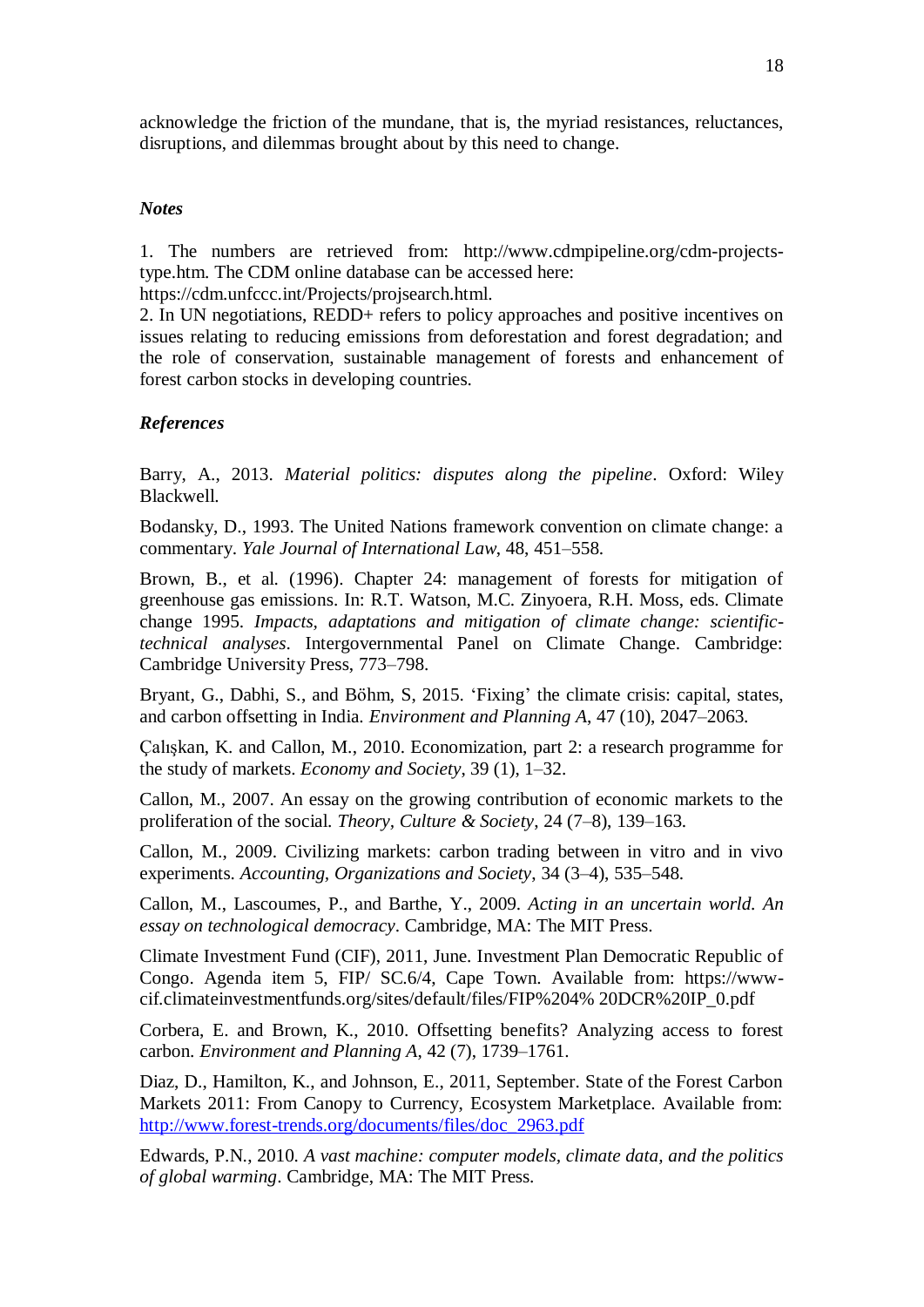Ehrenstein, V. and Muniesa, F., 2013. The conditional sink: counterfactual display in the valuation of a carbon offsetting reforestation project. *Valuation Studies*, 1 (2), 161–188.

Fearnside, P.M., 2013. What is at stake for Brazilian Amazonia in the climate negotiations. *Climatic Change*, 118 (3–4), 509–519.

Forest Carbon Partnership Facility Carbon Fund (FCPF Carbon Fund), 2016, November. Mai-Ndombe Emission Reductions Program, Democratic Republic of Congo. Available from: https://www.forestcarbonpartnership.org/sites/fcp/files/2016/Dec/20161108%20Revis ed%20ERPD\_DRC.pdf

Fry, I., 2002. Twists and turns on the jungle: exploring the evolution of land use, land-use change and forestry decisions within the Kyoto protocol. *Review of European Community and International Environmental Law*, 11 (2), 159–168.

Fry, I., 2007. More twists, turns and stumbles in the jungle: a further exploration of land use, land-use change and forestry decisions within the Kyoto protocol. *Review of European, Comparative & International Environmental Law*, 16 (3), 341–355.

Greenpeace, 2013, November. Flawed logic: why forests cannot offset fossil fuel emissions, Greenpeace International, Amsterdam. Available from: http://www.greenpeace.org/international/Global/international/briefings/forests/2013/ Offsets-briefing-Flawed-Logic.pdf

Grubb, M., et al., 1993. *The earth summit agreements: a guide and assessment. An analysis of the Rio 92 UN conference on environment and development*. London: Royal Institute of International Affairs and Earthscan Publications.

Grubb, M., Vrolijk, C., and Brack, D., 1999. *The Kyoto protocol: a guide and assessment*. London: Royal Institute of International Affairs and Earthscan Publications.

Haraway, D.J., 2016. *Staying with the trouble: making kin in the Chthulucene*. Durham: Duke University Press.

Haraway, D., et al., 2016. Anthropologists are talking–about the anthropocene. *Ethnos*, 81 (3), 535–564.

Karsenty, A. and Ongolo, S., 2012. Can 'fragile states' decide to reduce their deforestation? The inappropriate use of the theory of incentives with respect to the REDD mechanism. *Forest Policy and Economics*, 18, 38–45.

Lane, R., 2012. The promiscuous history of market efficiency: the development of early emissions trading systems. *Environmental Politics*, 21 (4), 583–603.

Lansing, D.M., 2012. Performing carbon's materiality: the production of carbon offsets and the framing of exchange. *Environment and Planning A*, 44 (1), 204–220.

La Viña, A.G.M. and de Leon, A., 2014. Two global challenges, one solution: international cooperation to combat climate change and tropical deforestation. CGD Working Paper 388, Center for Global Development. Available from: https://www.cgdev.org/publication/two-global-challenges-one-solution-internationalcooperation-combat- climate-change-and [Accessed 4 April 2017].

Lewis, S.L., et al., 2017, July. International scientists ask Norwegian government not to fund the logging of Congo's peatland, Open letter to minister Helgesen from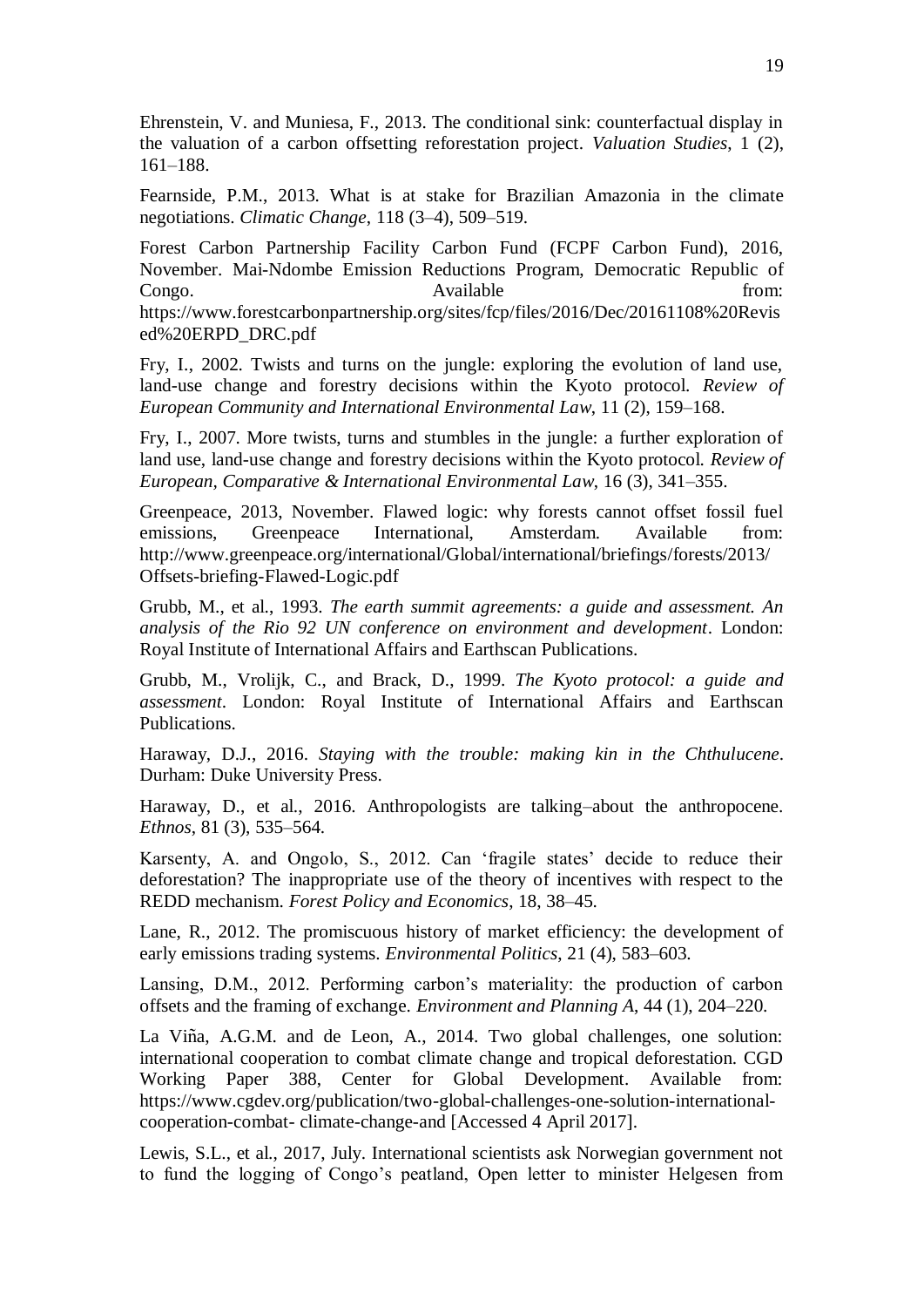concerned scientists. Available from: http://www.afritron.net/ en/news/news-list/jul-17-international-scientists-ask-norwegian-government-not-to-fund-the-logging-ofcongo- s-peatlands

Li, T.M., 2007. *The will to improve: governmentality, development, and the practice of politics*. Durham, NC: Duke University Press.

Lohmann, L., 2005. Marketing and making carbon dumps: commodification, calculation and counterfactuals in climate change mitigation*. Science as Culture*, 14 (3), 203–235.

Lohmann, L., 2010. Neoliberalism and the calculable world: the rise of carbon trading. In: K. Birch and V. Mykhnenko, eds. *The rise and fall of neoliberalism: the collapse of an economic order?*. London: ZED books, 77–93.

Lorimer, J., 2017. The anthroposcene: a guide for the perplexed. *Social Studies of Science*, 47 (1), 117–142.

Lovell, H. and MacKenzie, D., 2015. Allometric equations and timber markets: an important forerunner of REDD+?. In: B. Stephen and R. Lane, eds. *The politics of carbon markets*. London: Routledge, 69–90.

MacKenzie, D., 2009a. Making things the same: gases, emission rights and the politics of carbon markets. *Accounting, Organizations and Society*, 34 (3–4), 440– 455.

MacKenzie, D., 2009b. *Material markets: how economic agents are constructed*. Oxford: Oxford University Press.

Ministère de l'Environnement, de la Conservation de la Nature and du Tourisme de la République démocratique du Congo (MECNT), 2010, July. Readiness plan for REDD  $2010 - 2012$ https://www.forestcarbonpartnership.org/democratic-republic-congo [Accessed 4 January 2016].

Mitchell, T., 2011. Carbon democracy: political power in the age of oil. London: Verso.

Moore, J.W., 2015. *Capitalism in the web of life: ecology and the accumulation of capital*. London: Verso Books.

Moura-Costa, P. and Stuart, M.D., 1998. Forestry-based greenhouse gas mitigation: a story of market evolution. *The Commonwealth Forestry Review*, 77 (3), 191–202.

Muniesa, F., et al., 2017. *Capitalization: a cultural guide*. Paris: Presses des Mines.

Nel, A., 2017. Contested carbon: carbon forestry as a speculatively virtual, falteringly material and disputed territorial assemblage. *Geoforum*, 81, 144–152.

Osborne, T., 2015. Tradeoffs in carbon commodification: a political ecology of common property forest governance. *Geoforum*, 67, 64–77.

Price Waterhouse Cooper (PWC), 2011, October. Implementing REDD+ in the Democratic Republic of Congo How to manage the risk of corruption. Norwegian Agency for Development Cooperation, Price Waterhouse Cooper, Libreville. Available from: http://www.redd-monitor.org/wp-content/uploads/2012/01/NORAD-PwC- Implementing-REDD-in-DRC-Corruption-risks-NORAD-Final-Version-E.pdf

Riles, A., 2001. *The network inside out*. Ann Arbor: University of Michigan.